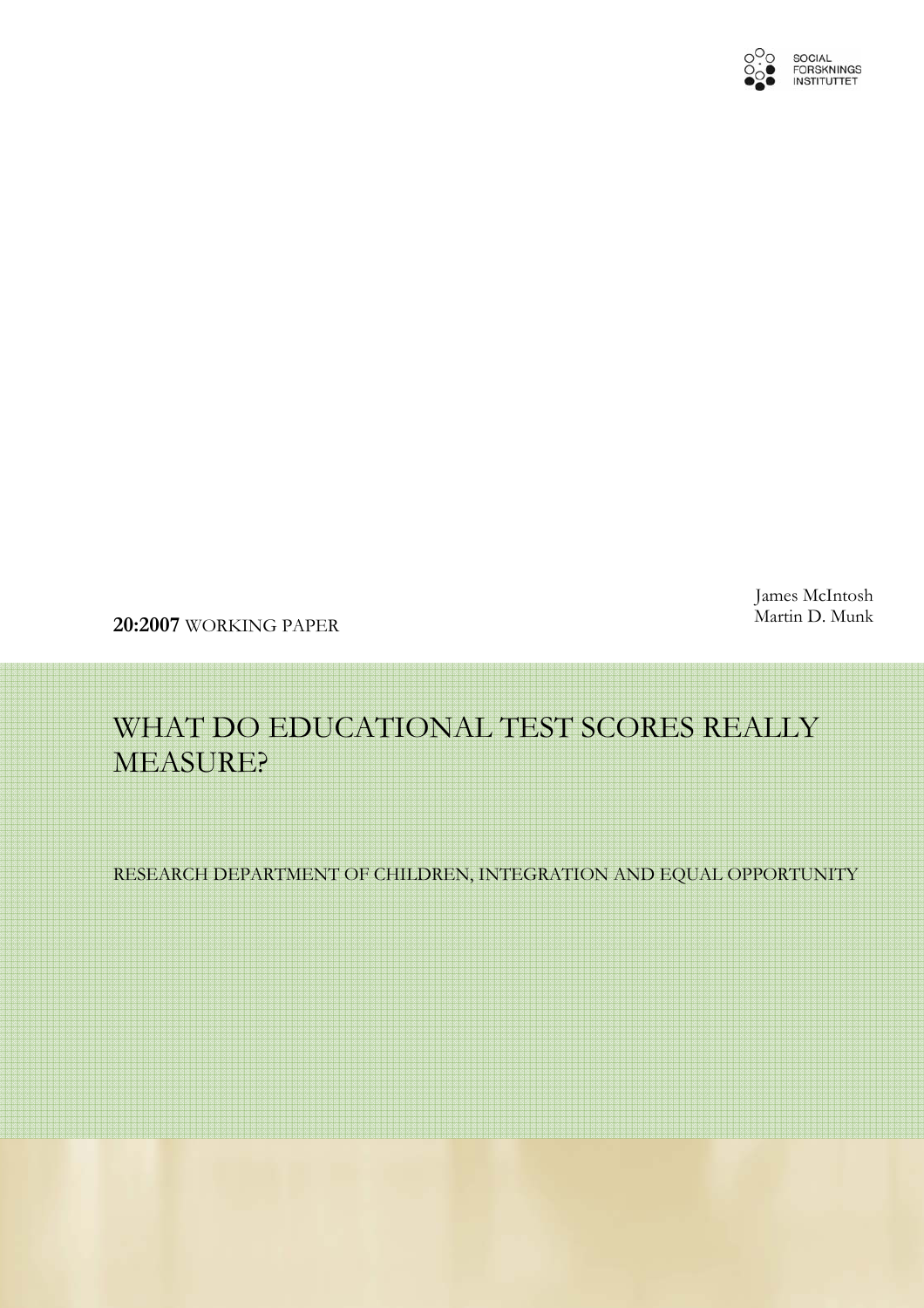# *WHAT DO EDUCATIONAL TEST SCORES REALLY MEASURE?*

*James McIntosh Martin D. Munk* 

*Working Paper 20:2007* 

The Working Paper Series of The Danish National Institute of Social Research contain interim results of research and preparatory studies. The Working Paper Series provide a basis for professional discussion as part of the research process. Readers should note that results and interpretations in the final report or article may differ from the present Working Paper. All rights reserved. Short sections of text, not to exceed two paragraphs, may be quoted without explicit permission provided that full credit, including ©-notice, is given to the source.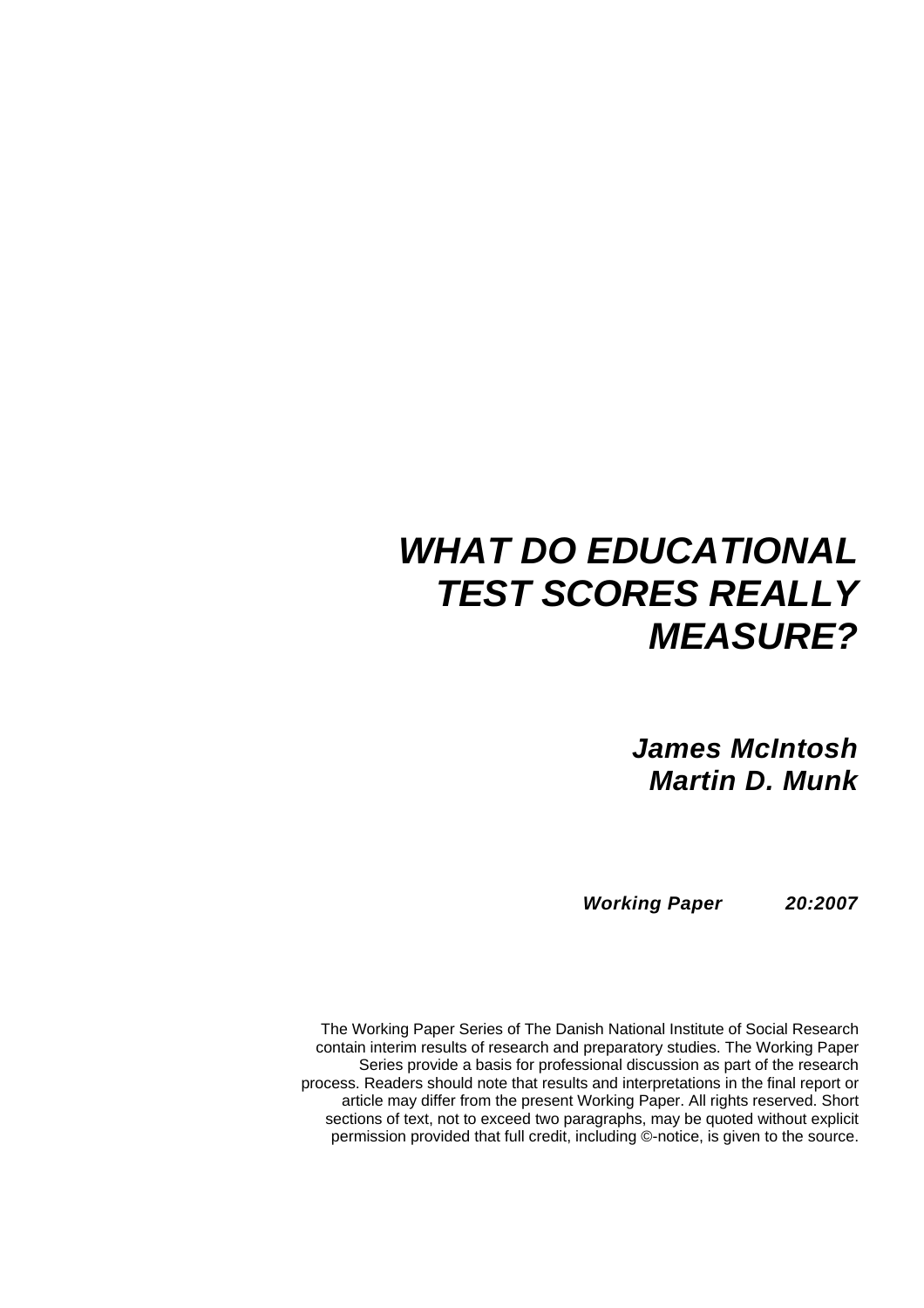#### WHAT DO EDUCATIONAL TEST SCORES REALLY MEASURE?

#### James McIntosh∗,† and Martin D. Munk

∗Economics Department Concordia University 1455 De Maisonneuve Blvd. W. Montreal Quebec, H3G 1M8, Canada.

†Danish National Institute of Social Research Herluf Trolles Gade 11 DK-1052 Copenhagen K, Denmark

June 29, 2007

E-mail Addresses and Telephone Numbers: jamesm@vax2.concordia.ca 001 514 848 2424 Ex.3910. mdm@sfi.dk 45 33 69 77 10. Keywords: Human Capital, Educational Production Functions, Test Scores, Ability, and Unobservable Heterogeneity. JEL Classification Numbers: I21, C25.

#### Abstract

Latent class Poisson count models are used to analyze a sample of Danish test score results from a cohort of individuals born in 1954-55 and tested in 1968. The procedure takes account of unobservable effects as well as excessive zeros in the data. The bulk of unobservable effects are uncorrelated with observable parental attributes and, thus, are environmental rather than genetic in origin. We show that the test scores measure manifest or measured ability as it has evolved over the life of the respondent and is, thus, more a product of the human capital formation process than some latent or fundamental measure of pure cognitive ability. We find that variables which are not closely associated with traditional notions of intelligence explain a significant proportion of the variation in test scores. This adds to the complexity of interpreting test scores and suggests that school culture, attitudes, and possible incentive problems make it more difficult to elicit true values of what the tests measure.

## 1 Introduction

Educational testing plays a very important role in our society. Educators use early test score results to determine the most appropriate type of education stream that an individual should follow. At the social policy level the relation between test scores and the individual's socioeconomic characteristics is used to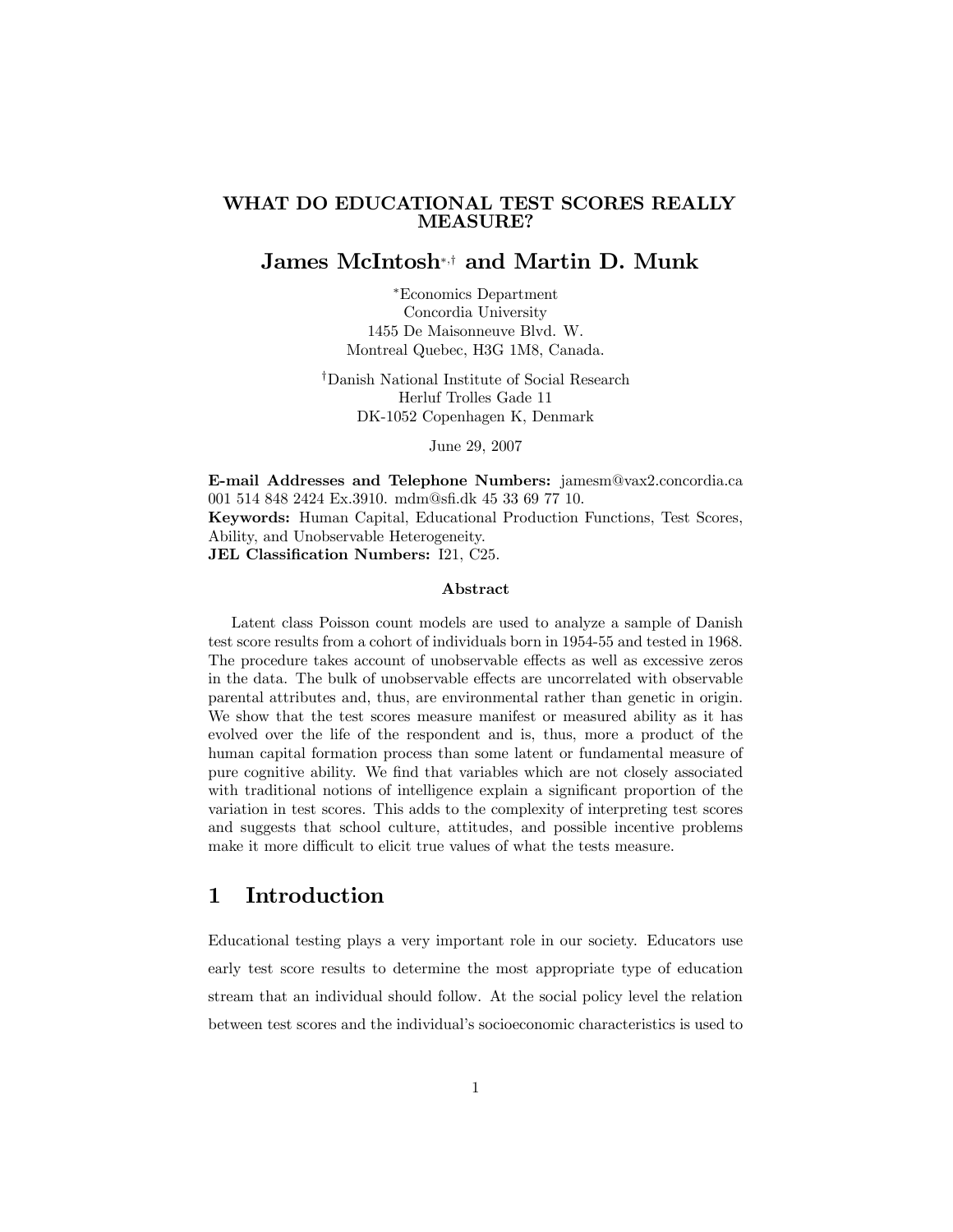inform decision makers about the need for interventions to assist disadvantaged groups or to determine how much should be spent on the educational systems and at what level. There are two reasons for this. First, educational tests taken at fairly young ages have been shown to be good predictors of later educational attainments as well as success in the labour market. Secondly, it is believed in some quarters that ability or being smart is what really counts and educational test score results accurately reveal cognitive ability or innate intelligence.

On the second point, however, there are serious differences of opinion. Herrnstein and Murray (1995 p. 22) refer to educational test scores as IQ tests and write

"IQ scores match, to a first degree, whatever people mean when they use the word *intelligent* or *smart* in ordinary language".

On the other hand Brody (1992 p. x) says

"I think that individual differences in intelligence, as assessed by standardized tests, relate to what individuals learn in school and to their social mobility. And I think that scores on such tests are related, albeit weakly related, to race and social class background".

Such divergent views reveal a serious issue which needs to be addressed. What do test scores tell us about individual ability? Knowing exactly what test scores measure is particularly important in determining schooling options. If, for example, it is mistakenly believed that test scores primarily measure intelligence then individuals who do poorly on these tests could be labeled as being intellectually challenged and encouraged or forced into vocational or less academically oriented educational alternatives. Or what is even more damaging to them, they could be prevented from participating in programmes which address the problems that lead to their poor test score performance. On the other hand, if test score results also reflect the stock of the child's human capital then education policy might be more usefully focused on remedial programmes that help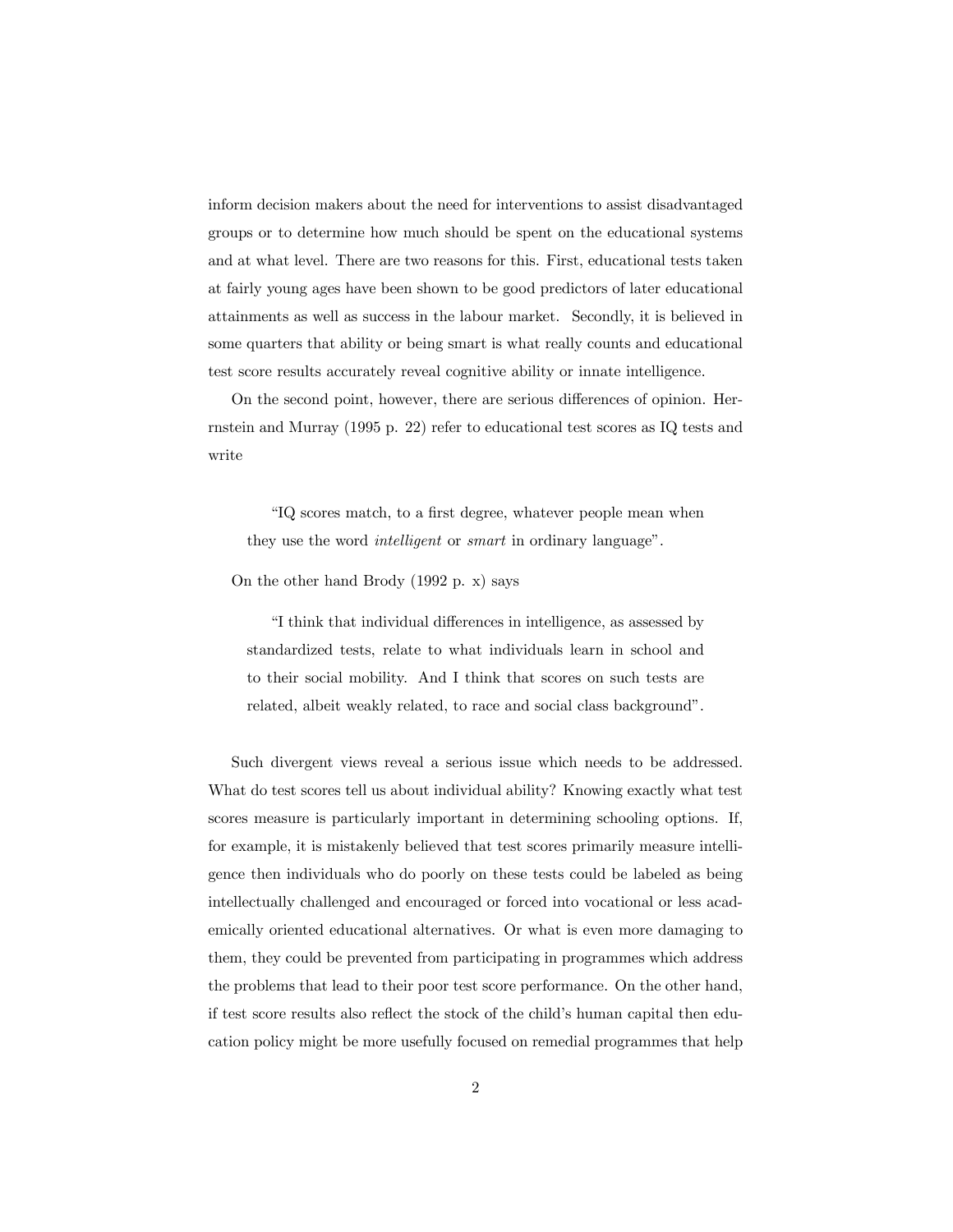disadvantaged students overcome the problems that are caused by low parental investments.

One of the purposes of this research is first to review the literature on test score determinants to see what it has to say on the issue. Although the question that we pose is not often considered explicitly<sup>1</sup>, there is a considerable amount of information that is relevant and revealing of the content of test score outcomes. However, the main objective of the project is to analyze a set of test scores that were obtained from a representative sample of Danish students aged fourteen in 1968. This data comes from The Longitudinal Survey of Youth and is described in Hansen (1995) and McIntosh and Munk (2007). The data set contains information on test scores as well as some information on the features of the households in which the respondents lived in 1968 together with some of the characteristics of their parents.

The test score results consist of the number correct answers to the test which we analyze using count models. Our preferred specification is the Latent Class Poisson Model of Wedel et al (1993) which takes account of the presence of excessive zeros as well as dealing directly with the problem unobservable respondent characteristics.

To briefly summarize our results, like many other studies, we find that test scores depend significantly on the characteristics of the households in which the respondents lived at age fourteen as well as the characteristics of their parents. But we also found that variables like attitudes to school and the scholastic abilities of the respondent's classmates, variables which have nothing to do with how smart the individual is, were also highly significant covariates in test score equations. As a result we identify a new problem which relates to whether testing procedures can actually elicit the true value of what test scores measure. This leads to a rather different perspective on the meaning of test score results.

From our review of papers using the value added approach we concluded from the low values of the coefficients of the lagged test score that test scores evolve. This process is dynamic and depends on the individual's capacity to accumulate

<sup>&</sup>lt;sup>1</sup>Neal and Johnson (1996 p. 890) are among the first to make this point.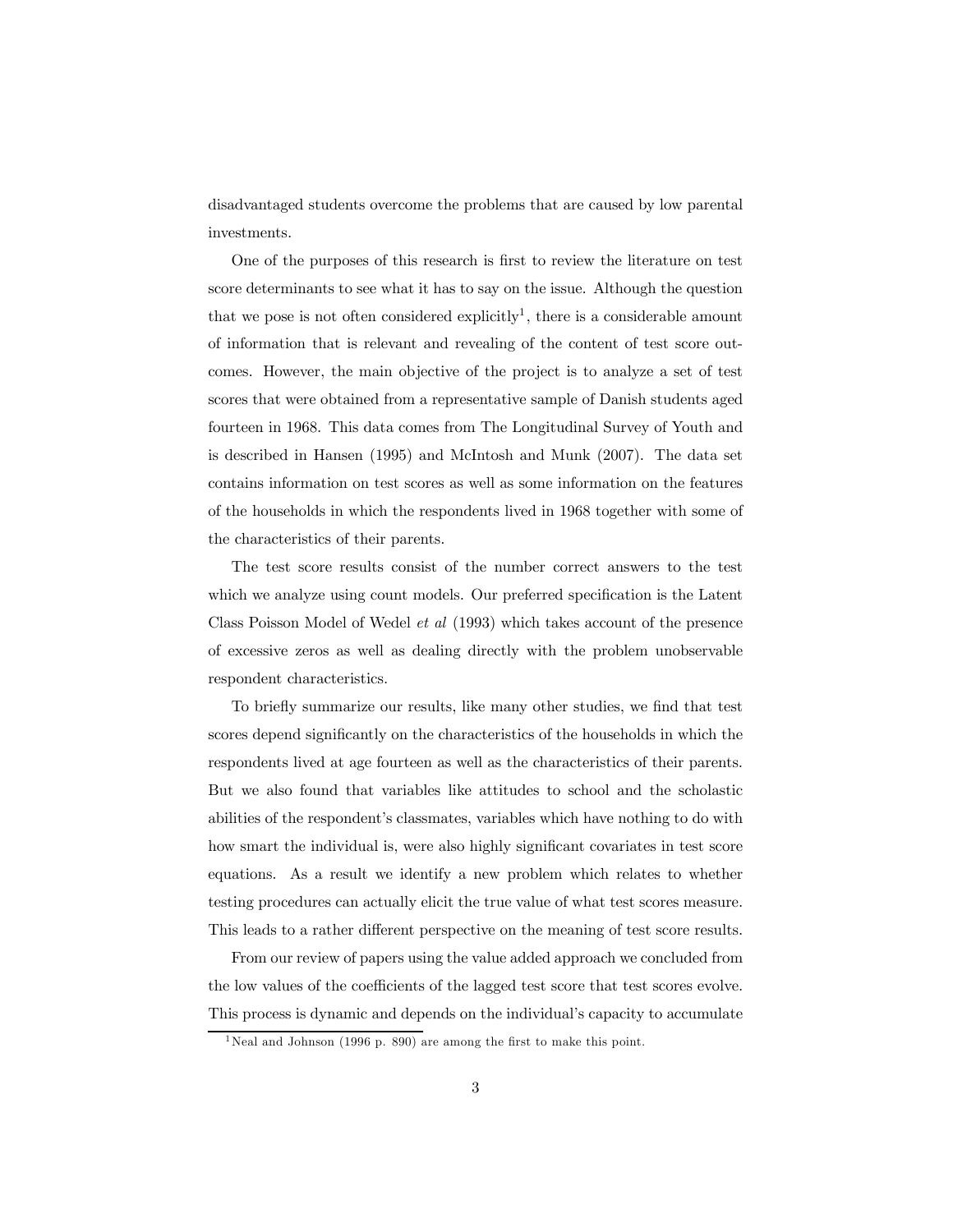various types of human capital. If, as Herrnstein and Murray believe, there is a measure which is 'substantially heritable' and invariant over the individual's life this is not what test scores measure.

The rest of the paper is organized as follows: section 2 reviews test score analysis literature. Section 3 describes the data used in the analysis. Section 4 gives a detailed description of the statistical models used, section 5 develops results and discusses their implications.

## 2 The Test Score Literature

We begin this short review of the literature by summarizing two formal models of test score determination. Todd and Wolpin (2003, 2004) examine test scores in a production framework first suggested by Ben Porath (1967). Here achievements or test scores are related to the histories of two input vectors by assuming

$$
T_i(a_i) = T[Y_i^c(a_i), Y_i^e(a_i), \mu_i(0), \epsilon_i(a_i)]
$$
\n(1)

In equation (1)  $T_i(a_i)$  is the test score of individual i at age a, The two Y variables are histories of input vectors up to age  $a_i$ . The first are chosen by the parents and the second consist of exogenous inputs, hence the superscripts  $c$ and e. These investments which are made in the child as it develops contribute the child's stock of human capital.  $\mu_i(0)$  is what they refer to as 'the child's endowed mental capacity or ("ability")' and  $\epsilon_i(a_i)$  is a measurement error.

Hansen et al (2004) propose a model which is somewhat different in structure. Their test score equation is

$$
T_i(s_i) = \mu(s_i) + \lambda(s_i)f_i + \varepsilon_i(s_i)
$$
\n<sup>(2)</sup>

Unlike equation  $(1)$  the focus of attention in equation  $(2)$  is on the number of years of schooling attained when the score was administered, rather than age. They refer to  $f_i$  as latent ability, or fundamental cognitive ability, or just IQ, whereas the test score is manifest ability and is a measure of observed achievement. In this formulation achievement or manifest ability, as measured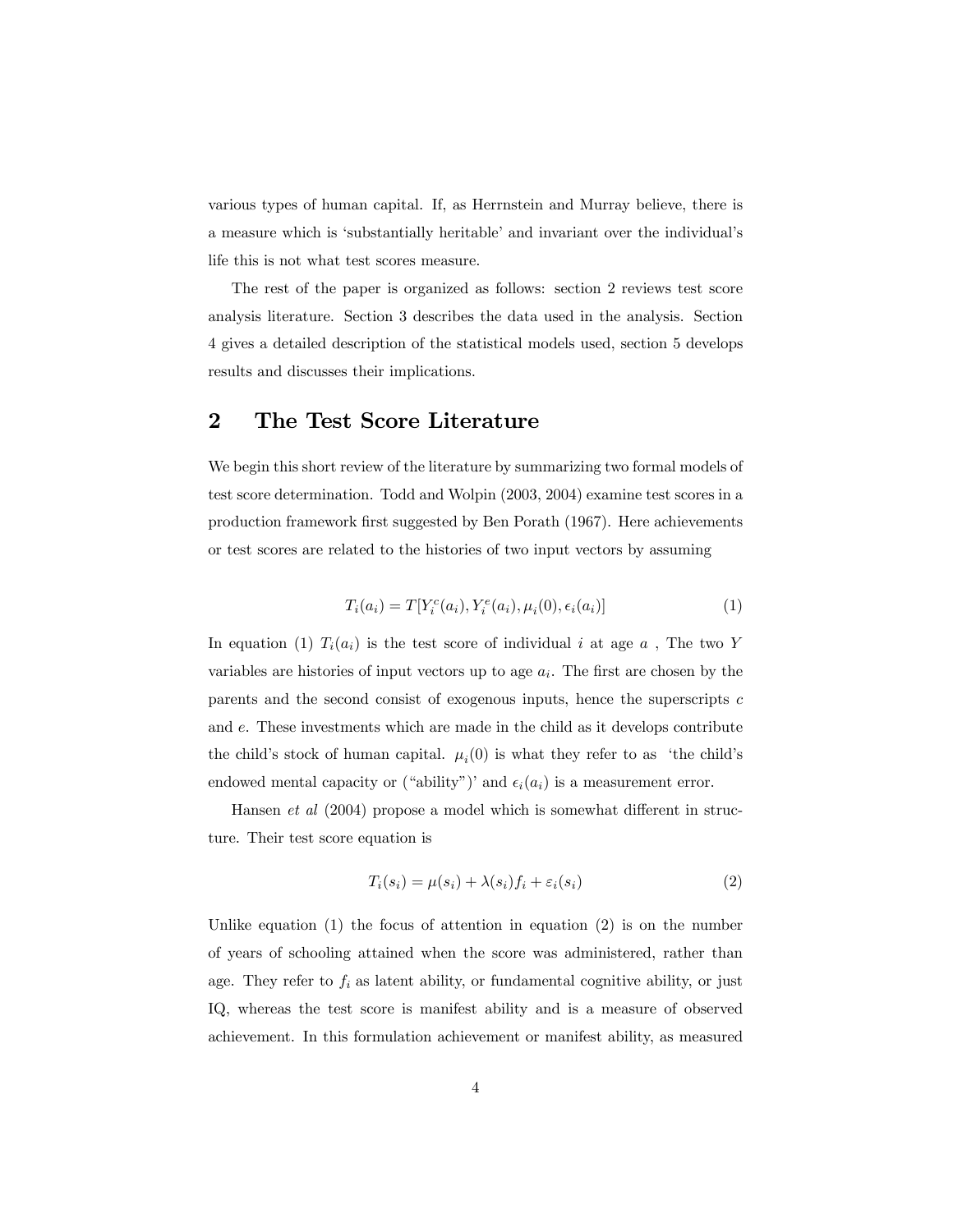by the test score, is determined by a zero mean IQ variable mediated by a scaling factor which depends on years of school attained together with a mean which depends on schooling as well as individual covariates. In both models there is additional complexity since the  $Y<sup>c</sup>$  variables in the Todd-Wolpin model and the level of schooling in Hansen et al model depend on the child's ability, a variable which is not observed by the researcher. A major consequence of this latter feature of the processes by which test score results are generated is that unobservable variables, the most important of which is latent ability or IQ, play a key role. These are likely to be correlated with the variables that are usually included as explanatory variables in regressions which explain test score results so that failing to take account of these unobservables will lead to misleading statistical results.

The Todd-Wolpin model highlights another important feature of the test score production process and that is the intertemporal dimension of the input structure. The timing of inputs plays a crucial role in their model because they recognize that test score results are determined by a capital accumulation process which involves the whole history of investments that parents make in their children. They also note that the estimation of such models is particularly difficult even when there is more than one age at which test scores were obtained. When there are test scores available at different ages but no information on parental investments prior to the last test score, geometric distributed lag models can be used to estimate the effects of the unobserved parental contributions which are captured by the inclusion of the lagged test score. These are referred to in the literature as 'value added models'. However, this procedure is less satisfactory than it first appears because of the moving average error that is induced by replacing the lagged parental inputs with the lagged value of the test score and the untreated correlation between the regressors and the unobservable ability variable. It should also be pointed that these distributed lag models are problematic in terms of their underlying assumptions. The importance of input effects depend on the size of the lag associated with the effect rather than the more plausible assumption that it should be the age when the investment oc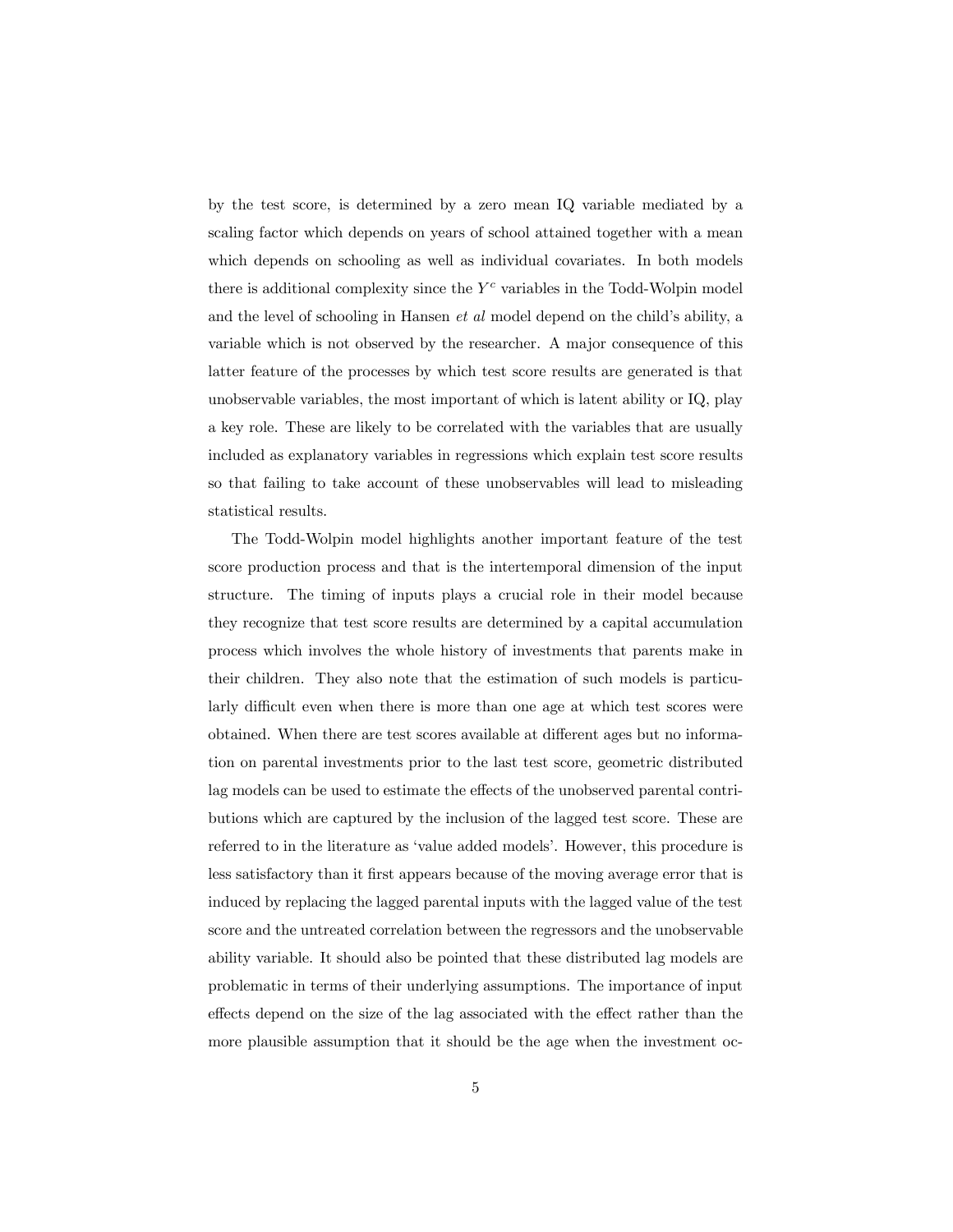curred. Using the US National Longitudinal Survey of Youth data they actually reject these models in favour of models based on the observed lagged values of parental inputs and which control for unobservable child effects so this criticism has empirical support as well.

Both models share two additional features. First, test scores are determined in a separable way by environmental variables or child specific investments and a measure of natural or innate ability. These ability measures,  $\mu_i(0)$  and  $f_i$ , do not depend on any of the parental variables so that inheritance mechanisms play no role in the determination of cognitive ability. While there is some debate over the extent to which IQ is inherited (see Daniels *et al*  $(1997)$  for a survey of the issues involved) the position that none of it is inherited is highly implausible. Secondly, ability is seen as unidimensional. There is much evidence against this hypothesis as noted by Brody (1992) and Hunt (1997). However, as Todd and Wolpin (2003) point out, this is just a simplifying assumption and these models easily generalize to accommodate more complex representations of ability.

Todd and Wolpin also examine the data requirements for the implementation of these types of models and note the substantial difficulties that arise and the assumptions that have to be made when inputs are observable at only one point of time. What is missing here, however, is that quite often there is no information on any type of input at all. Instead, surveys or registers provide information on the characteristics of the respondent's parents like occupation and final level of education attained as well as some information on the household in which the respondent grew up like household income, parental employment experience or participation in welfare programmes. Less often there is information on what household conditions were like for the respondent in terms of whether he or she was read to as a child, got help with homework, was praised when successful, was exposed to music and cultural events etc.

When there are only family or household characteristics available it is very difficult to relate these to the actual production process of test score attainment. Do respondents with well educated parents do well because their parents invested more resources in them, or because their parents were better role mod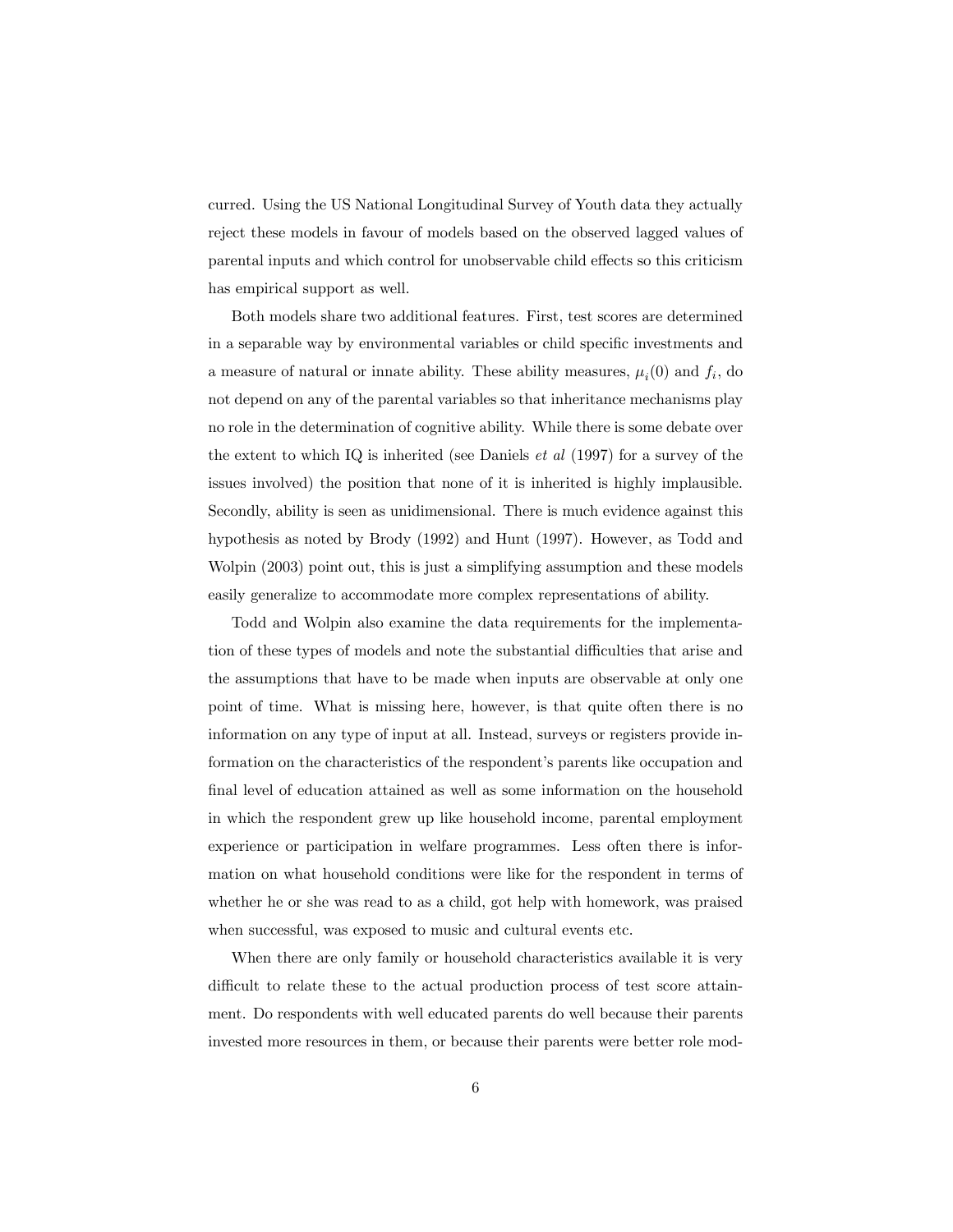els, or because they provided them with better genetic endowments? These questions have no answers when this is the only data available.

Most of the research which examines test score performance relies on data which is fairly limited in scope. Todd and Wolpin (2004) found that having observable investments as well as the ages at which they were made mattered as far as the results were concerned. Consequently, some caution should be exercised in interpreting the results that researchers have found when such data limitations are present. We now turn to this literature.

Feinstein and Symons (1999) apply a value added model to the British National Development Survey which contains all children born in Britain between March 3 and 9, 1958. Their preferred test score is a mathematics score taken at ages eleven and sixteen; the first score is used as the lagged dependent variable. An instrumental procedure is used to deal with the possible dependence of the lagged test score on unobservables. Although there is no information on inputs, current or lagged, there is some information on household activities and the characteristics of the school which the respondent attended. In addition, the data base is a cohort so that all the respondents are the same age, took the test score examinations at the same time, and aside from local variation experienced the same social and economic conditions. Schooling experiences can differ because of different choices made at earlier ages but the authors control for potential endogeneity problems here as well.

They find that parental interest and peer group variables to be the most significant covariates with family background variables like parental education and socioeconomic status, and the number of siblings playing a significant but less important role. Their peer group variables are the socioeconomic characteristics of the respondent's classmates. They also include the type of school or stream of the respondent. Going to a grammar school turns out to be the best alternative in terms of getting the highest mathematics score at age sixteen. This result might be seen as a consequence of a selection process whereby the smartest and most able students go to a grammar school. This is, in fact, not the case because the age eleven test score controls for part of that and the similarity of the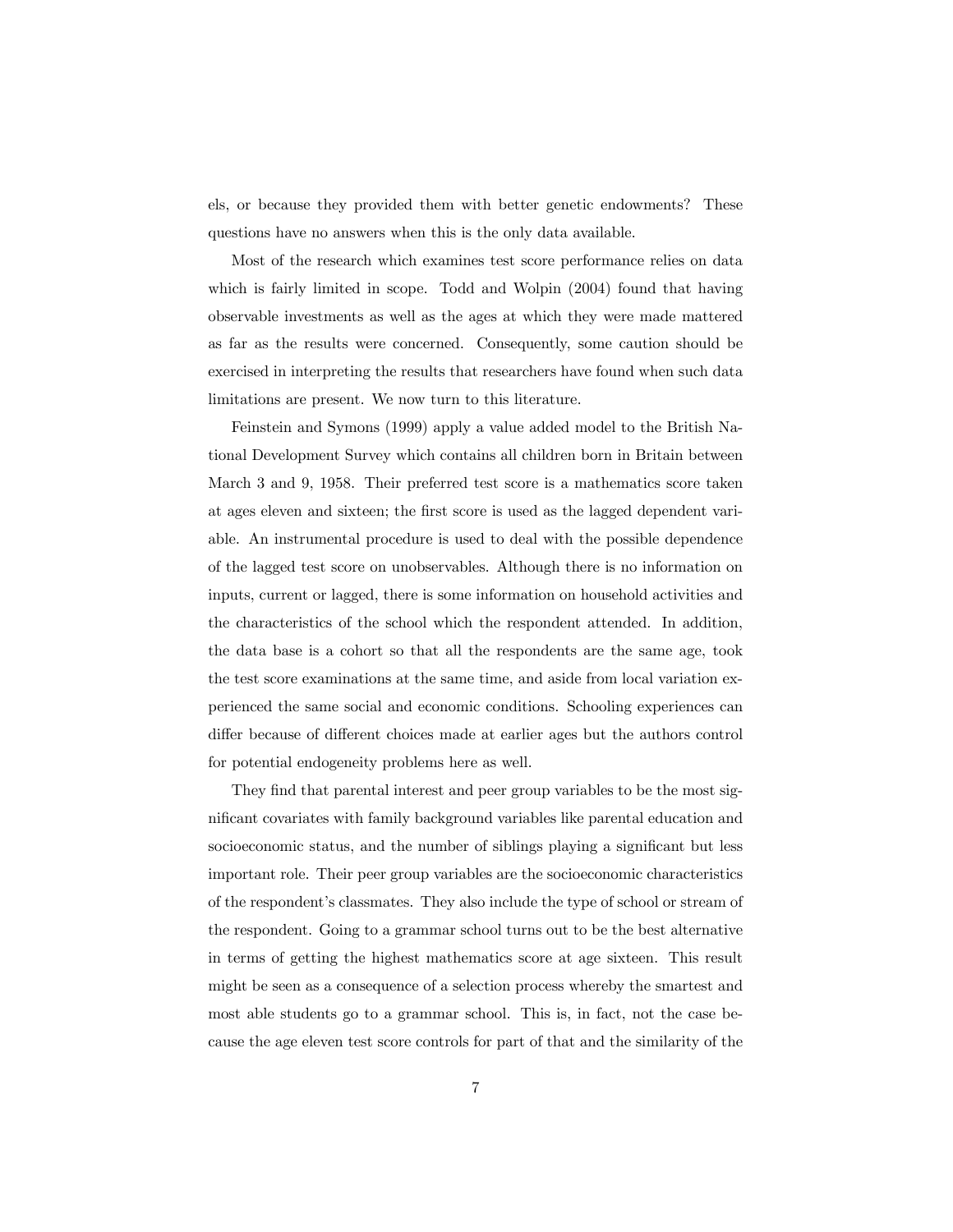ordinary least squares and instrumental variables estimators suggest that the result is not due to unobservables. What is actually happening is that going to a grammar school whose curriculum includes a major mathematics component improves the test score in mathematics. This is just confirmation of the results of Winship and Korenman (1997 p. 231) or Hansen et al (2004 p. 83) that 'staying in school makes you smarter'.

Their value added model also provides additional insight into the true nature of test scores. They obtain an instrumental variable estimate of the coefficient of the age eleven test score variable of 0.54. This suggests to us that measured ability is dynamic and evolves over time and reflects the effects of schooling and continuing parental investments. Neal and Johnson (1996, Table A3) come to the same conclusion by comparing black-white differences measured at different test score ages.

In another value added study Segal (2005) using the American National Educational Longitudinal Survey finds that including a variable which indicates how well behaved the respondent was in grade eight explains a significant proportion of the grade ten test score even when the grade eight score is included. The only other variables that matter are having a poorly educated father and coming from a broken home. While this is an interesting result some care should be taken in its interpretation since no correction was made for the possible correlation between the lagged test score and unobservables. In addition the behaviour score could be highly correlated with the other household and family background variables used in the study.

There are a large number of studies that use simple statistical methods and regress raw or normalized test scores on various sets of covariates. Since these make no attempt to deal with unobservables it is our view that less weight should be placed on their results because of the possible biases in the estimated coefficients.

Fryer and Levitt (2004) analyze a sample of children whose average age is 66 months using the American Early Childhood Longitudinal Study. The large sample size together with the wealth of information that is available for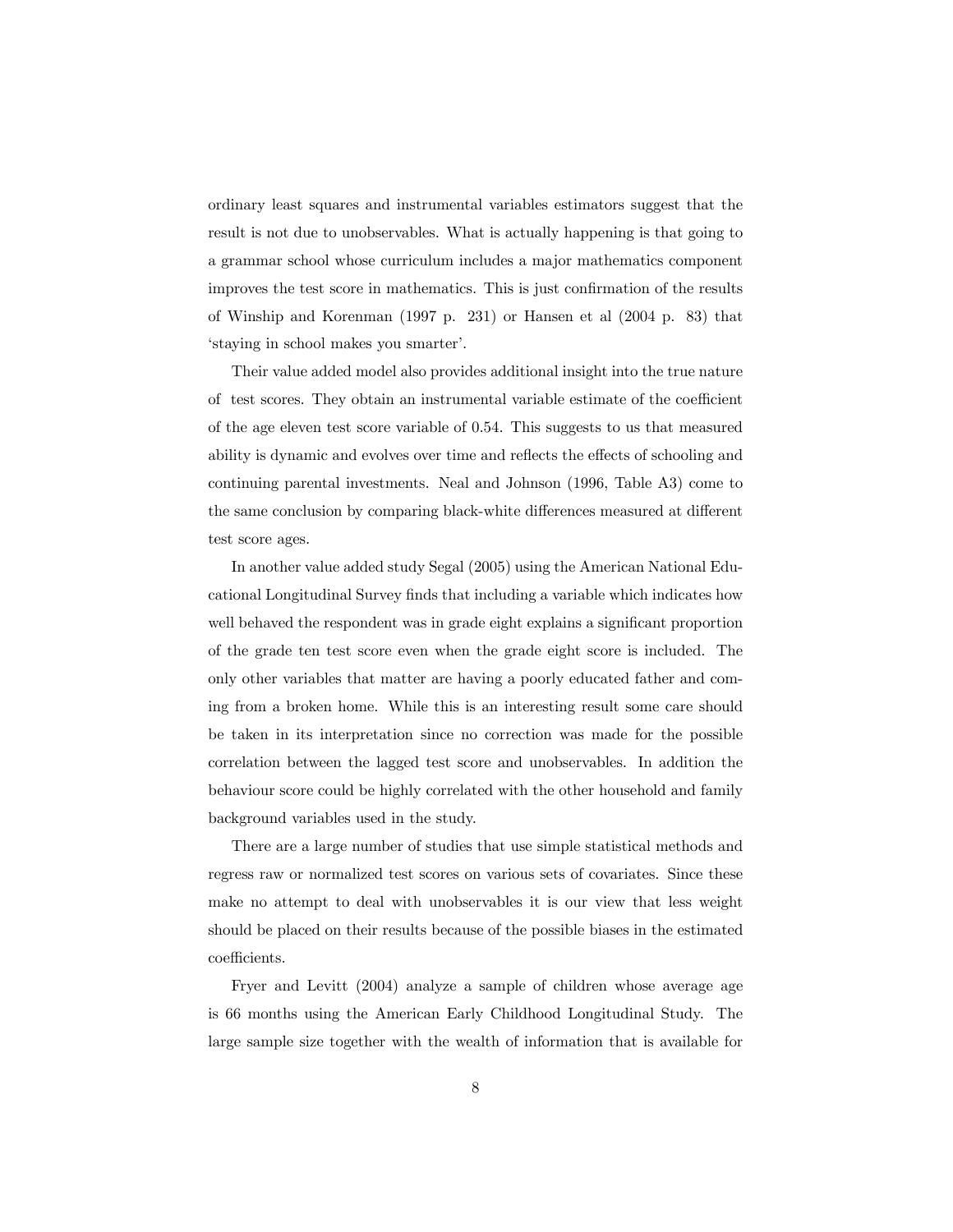each respondent make it somewhat unusual. However, the results obtained are typical of what most researchers find. Family background variables like parents socioeconomic status (education and occupation), home characteristics like books at home, being read to, parents being welfare recipients, maternal characteristics like being a teenage mother etc. all turn out to be significant. There are over one hundred regressors of which approximately thirty percent are significant.

Other studies in chronological order are Zajonc and Markus (1975), Gordon (1976), Scarr and Weinberg (1978), Eckland (1979), Paulhus and Shaffer (1981), Steelman et al (1983), Neal and Johnson (1996), Peters and Mullis (1997), and Albernaz et al (2002).

## 3 Data and Summary Statistics

The data comes from a survey carried out by The Danish National Institute of Social Research and initiated by E.J. Hansen (1995). Information on 3151 subjects was collected during the period 1968/1969. The data includes information about the subject's attitude towards school (i.e. whether the respondent likes or dislikes school), taxable family income, the employment status of the subject's mother (i.e. whether or not she remained at home during his/her childhood), the presence of financial problems for the family, marriage status of the subject's parents, the number of siblings, the teacher's evaluation of the school class in which the respondent belonged when the tests were taken, the subject's living conditions as a child, the occupations and educational attainments of the subject's parents, and the subject's test scores. These tests were conducted when the subjects were 13-15 years old in 1968.

There are three components of the test, a verbal test, a spatial test, and an inductive reasoning test. The first two turned out to be unsuitable for our purposes so we focussed exclusively on the third test score2 . The test scores are

<sup>&</sup>lt;sup>2</sup>The verbal reasoning test actually contained some questions of a mathematical nature so it was not a pure verbal test. Tests which examine different dimensions of ability simultaneously are difficult to analyze and produce results which are even more difficult to interpret. The spatial test failed to explain any of the variation in final educational attainments described in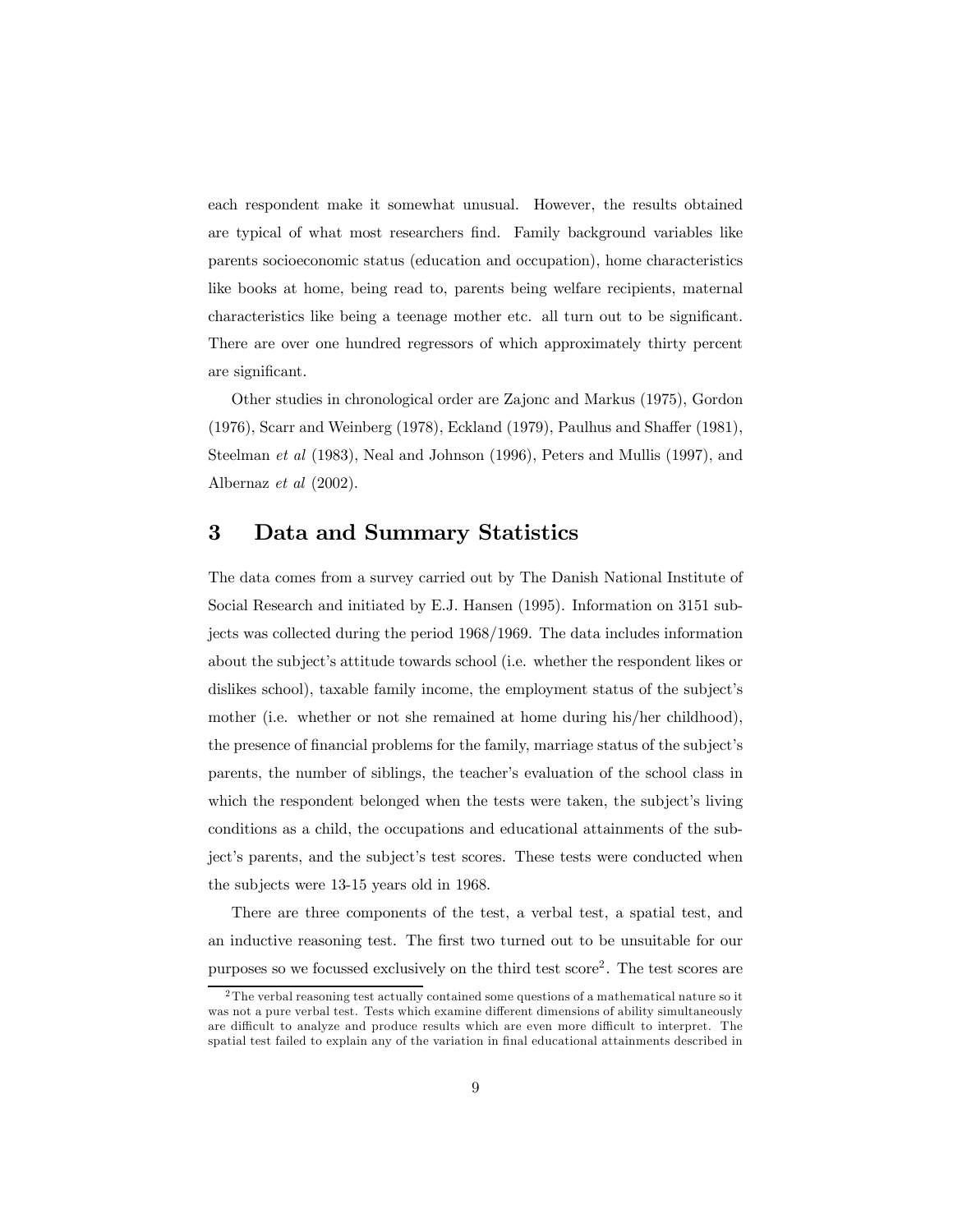based on the number of correct answers obtained in each test. Table 1 contains the relevant summary statistics for the third test score.

Among the subjects there were 17 people (0.54% of the sample) whose IQ scores were not observed; these subjects was not included. There are also 113 records indicating test scores of zero for all three tests. This is an interesting characteristic of the sample. As we explain later, conventional statistical models fail to account for their presence. Moreover, the fact that there are more zeros than would have occurred purely by chance suggests that there may be problems associated with getting respondents to truthfully convey their responses to the tests.

Table 2 contains information on the variables which are used to explain the test scores. In the group headed by School Variables the attitudes to school are dummy variables with the obvious interpretation. The variable school class quality represents the teachers opinion of the average academic ability of the class. This is a dummy variable which takes the value one if the class was very good or excellent. The household variables have a straightforward interpretation. Income is household income in thousands of Kroner per month. Mother home means the mother of the respondent spent most of her time at home and did not have a full time job. Broken home means that the respondent did not live with both parents at age fourteen-fifteen. Respondents were also asked whether their parents had financial problems and whether they lived in a large urban center.

Father's occupation is grouped into three categories which correspond to managerial and professional occupations, skilled white and blue collar occupations, and unskilled occupations. For fathers, the education variable is a dummy variables indicating some form of advanced education like a university degree. For mothers the education variable is an indicator of educational qualifications past nine or ten years of school. More detailed categories on parent occupations and education levels were used initially but these were not informative so more aggregated categories were employed.

our paper McIntosh and Munk (2007) so it was also excluded.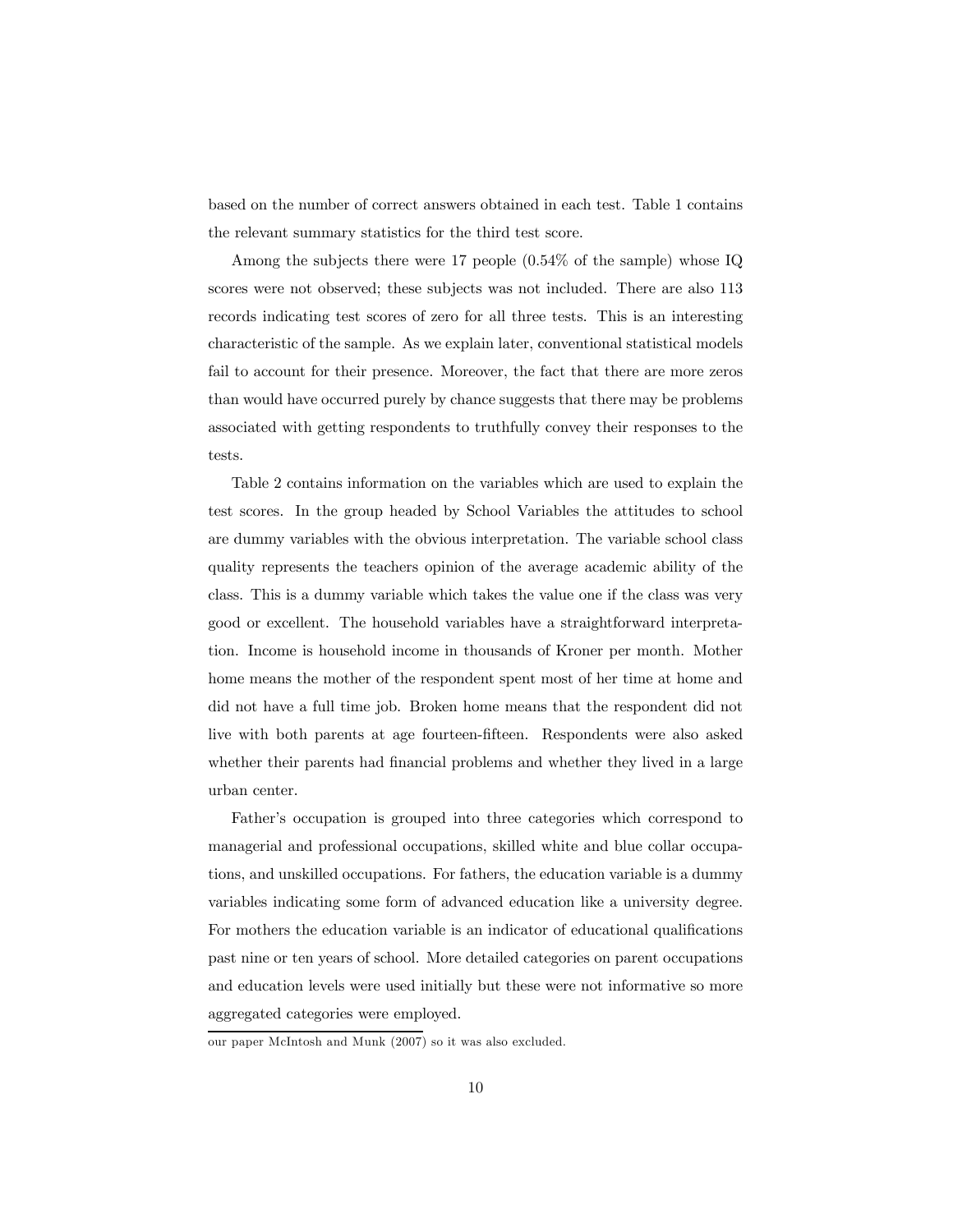#### 4 Statistical Models

The most popular way of dealing with test score data has been the use of ordinary least squares. For our data this procedure is not particularly appropriate. As a first step we applied ordinary least squares using robust standard errors to deal with the potential heteroscedasticity arising from the count nature of the data. This procedure does not address the problems of excessive zeros. Table 1 shows that each of the test scores has nearly a four percent zero response. The respondents with these zeros actually took the tests but did not get any correct answers. Although these percentages are quite small regression models do not predict the tails of the distributions very well. The count feature of the data was first addressed by fitting Poisson models. However the test score data is over-dispersed relative to the Poisson model and no account is taken of unobserved factors with this distribution. Negative binomial models were also fitted to the data. In this type of model unobserved heterogeneity is assumed to have a gamma distribution. Conditional on the random effect each test score is assumed to have a Poisson distribution. Integrating out the unobservable effect generates the negative binomial model. This modelling procedure deals with the over-dispersion in the data but like the regression procedures it fails to deal with the excessive number of zeros. It is also less than a completely satisfactory way of dealing with unobserved heterogeneity since the random effect can not be correlated with any of the covariates.

Our procedure, which we now outline, focuses directly on the problems of unobserved heterogeneity and excessive zeros in a count model framework. Our model is a generalization of Heckman and Singer (1984) and belongs the latent class models developed by Wedel et al (1993). We assume that there are a finite number of types each with a different level of latent ability. Type  $\ell$  has latent ability level which depends on parental characteristics,  $X_i^P$ . This is our way of allowing individuals to inherit some of their ability from their parents. The expected test score for an individual,  $i$ , who is of this type, is

$$
E(T_{i\ell}) = \exp[X_i \beta_\ell + f_\ell(X_i^P)] = \mu_{i\ell} \tag{3}
$$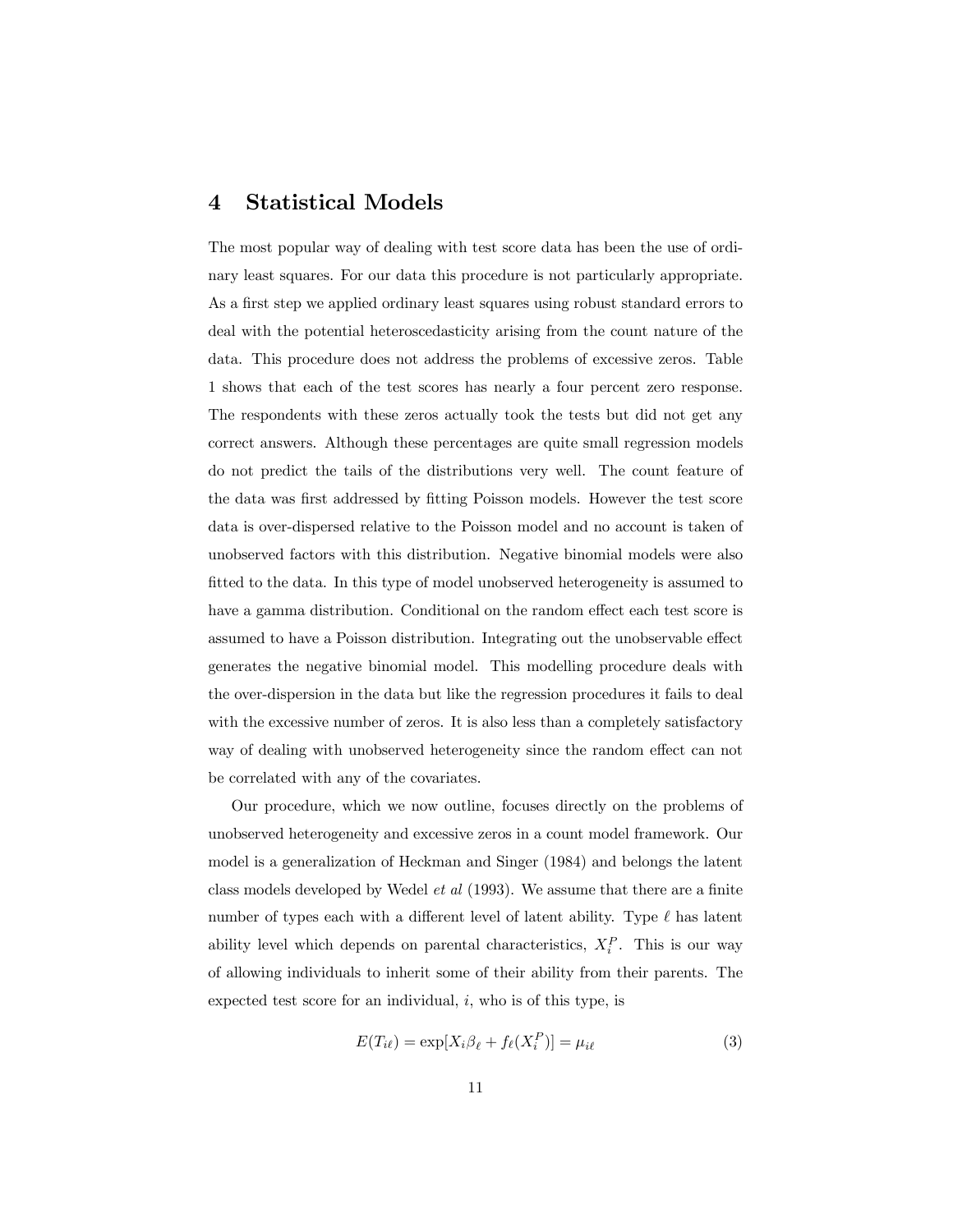where  $f_{\ell}(X_i^P)$  is the level of latent ability as it effects the score and  $X_i$  is a vector of covariates for individual i which contains  $X_i^P$  as a subset. These serve as our somewhat imperfect proxies for human capital.

For each type, all test scores are assumed to have Poisson distributions so that the probability mass function for the test score for a type  $\ell$  person is

$$
\phi_{i\ell}(x) = \exp(-\mu_{i\ell})\mu_{i\ell}^x/x! \qquad x = 0, 1, 2... \tag{4}
$$

If the probability of being type  $\ell$  is  $p_{\ell}$  the sample log-likelihood function is

$$
\ln(L) = \sum_{i=1}^{N} \ln[\sum_{\ell=1}^{L} p_{\ell} \phi_{i\ell}(x_i)]
$$
 (5)

where  $\mathcal L$  and  $N$  are the number of types and the sample size, respectively. The mean and variance of these mixtures of Poisson probability mass functions are

$$
\mu_i = \sum_{\ell=1}^{\mathcal{L}} p_{\ell} \mu_{i\ell} \tag{6}
$$

and

$$
\sigma_i^2 = \mu_i + \sum_{\ell=1}^{\mathcal{L}} p_\ell (\mu_i - \mu_{i\ell})^2
$$
 (7)

respectively. The variance is clearly greater than the mean so these mixture distributions are suitable for analyzing data which exhibits overdispersion.

To estimate models of this sort some additional assumptions have to be made. First we assume that

$$
f_{\ell}(X_i^P) = X_i^P \gamma_{\ell} \tag{8}
$$

and write

$$
X_i \alpha_\ell = X_i \beta_\ell + X_i^P \gamma_\ell \tag{9}
$$

since only  $\alpha_{\ell} = \beta_{\ell} + (0, \gamma'_{\ell})'$  can be identified.

The choice of the number of mixtures to apply is an empirical issue to be determined by criteria involving the value of the maximized likelihood together with the number of parameters. The appropriate model to be selected is determined by the data in Table 3. The first line for each test score contains the value of the maximized likelihood function using a single Poisson distribution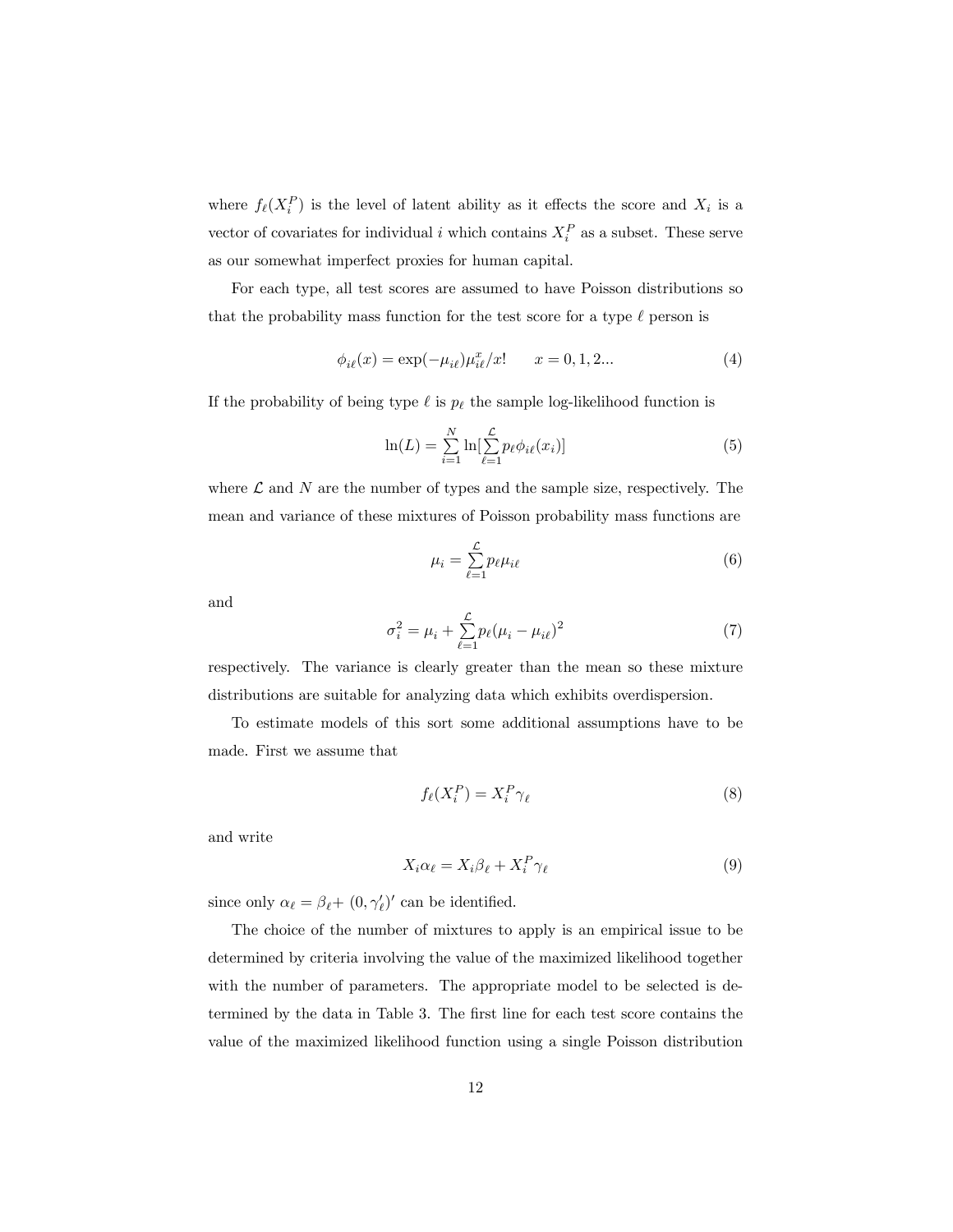with no covariates except a constant term. This serves as a baseline which can be used to compare other models and to construct a pseudo- $R^2$  for each model. Additional mixtures were added until there was no significant increase in the penalized likelihood function or until convergence difficulties were encountered.

## 5 Estimation Results, Discussion, and Conclusions

Parameter estimates appear in Tables 4 and 5 by gender and type. It is clear from Table 3 that the likelihood function continues to increase significantly as the number of mixtures increases. The increase in the number of parameters as the number of mixtures increases is fourteen per mixture. Models with more than three mixtures failed to converge properly and appear not to be identified; hence, the estimated parameters in Tables 4 and 5 involve only three mixtures.

Gender is important. Pooling the two genders together was never supported by a likelihood ratio test as an alternative to separate models for each gender. The value of the ln-likelihood for the pooled sample with a gender dummy is -10072.553 whereas the sum of the ln-likelihoods is -11033.782. This gives a  $\chi^2_{45}$ statistic of 77.542 which is large enough to reject the hypothesis that the two genders are the same.

Goodness of fit statistics for all of the estimated models appear in table 7. The data is bimodal for each gender. The first mode occurs at zero. Using mixtures allows all of the models to fit the data very well. The zeros, the first two moments and the actual distribution are well predicted by all of the models. Latent class mixture model have been used by Deb and Trivedi (1997) to deal with the problem of excessive zeros. It is also possible to use more traditional procedures involving the zero inflated model of Lambert (1992) or the hurdle model of Mullahey (1986) but these do not deal with unobservables. The psuedo  $R^{2's}$  are 25.9 and 29.1 for boys and girls, respectively which are quite high for sample survey data.

In Tables 4 and 5 the estimated coefficients for the three mixture models are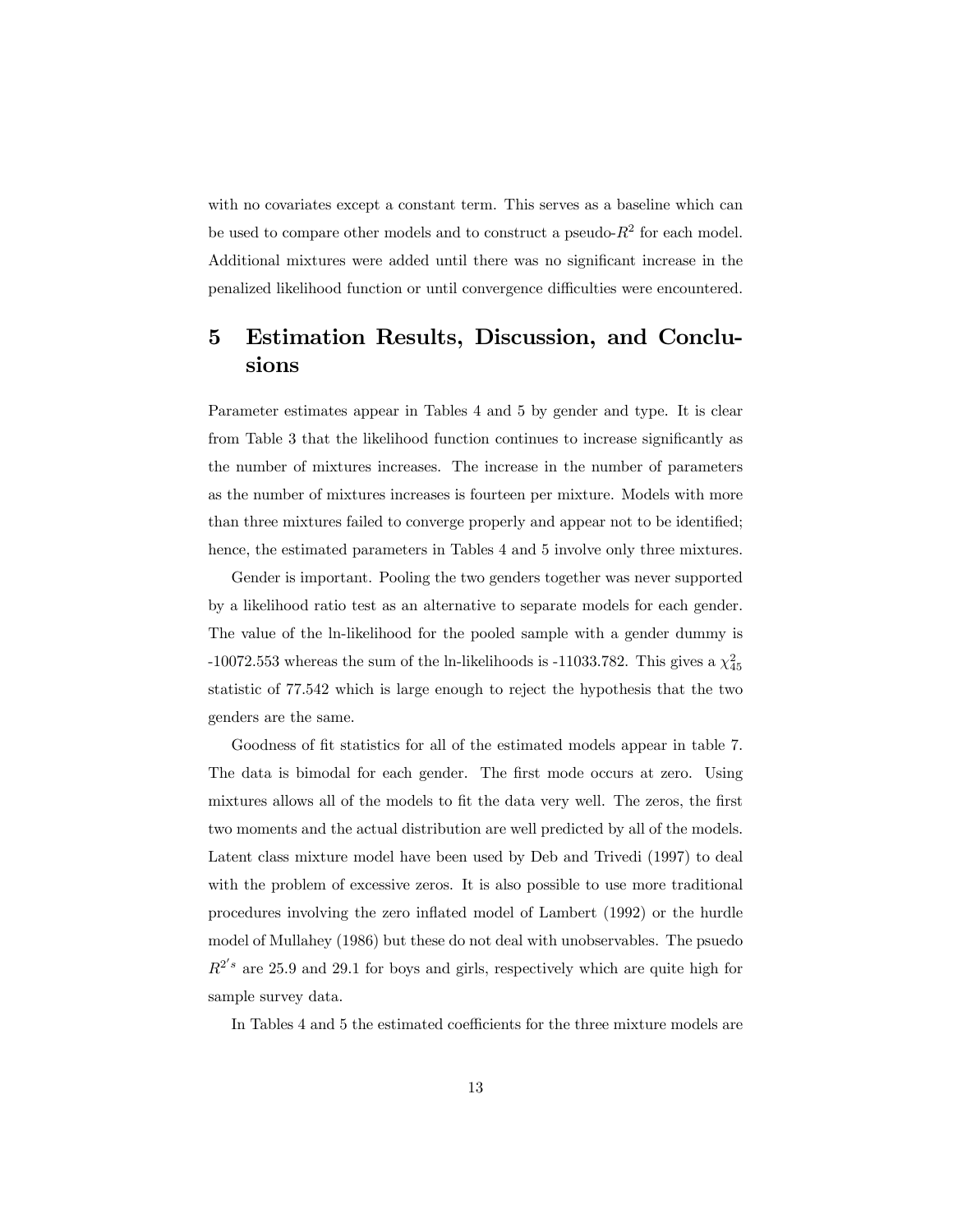displayed. There is a set of coefficients for each type. For comparison purposes the results for the unmixed Poisson model are displayed in the last column of the two tables. The most interesting and important feature of our results is the difference across the three types. Type I individuals do well on the test. They have the highest mean and the conditional probability of being Type I given that the respondent scored zero is zero. While their scores depend attitudes to school, whether their class was a good one, the number of siblings and the father having a high level job the coefficients are much smaller than the coefficients for the other two types. It is the constant term which is the most important contributor to the high mean score.

Type III individuals, on the other hand, do poorly on the test and almost all (96% for boys) of the zero scores can be allocated to this type. The respondents in this group appear to be severely disaffected. Disliking school has a catastrophic effect on the score for girls. Type III boys and girls respond negatively to their parents' income and the number of siblings they have. They appear to resent being in a school class where performance levels are high but benefit from a mother who does not work. Type II respondents are an intermediate case. They are more sensitive the their family backgrounds but have a lower constant term indicating a lesser importance of external effects on their performance.

The importance of this result is that it shows that individuals with the same parental types can respond differently to their environments. This is not surprising. Parents with the same characteristics can have radically different abilities and they can provide different types of advantage or disadvantage for their children. Children also have different attitudes and personalities. Affluent households often produce academically successful children but they can also produce problem children and occasionally juvenile delinquents.

That the most successful respondents should be the least dependent on the observable characteristics of the household in which they grew up is a most unusual finding. This is caused by the relatively large value of the intercept term. How is this to be interpreted? One possibility is that the intercept terms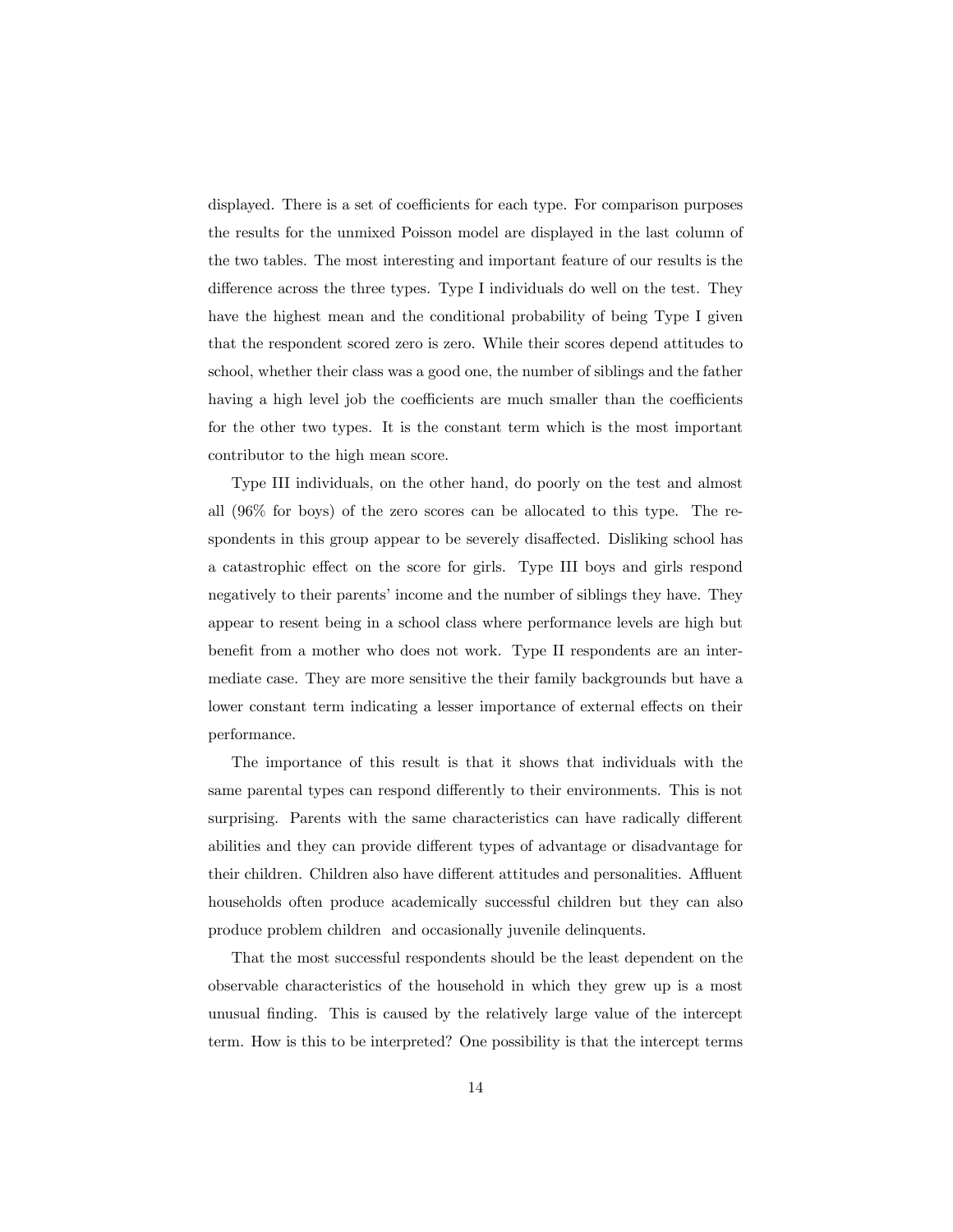are picking up that part of ability or intelligence which is not inherited from the parents (Type I could just be smarter than the other two types). It could also represent characteristics which are external to the family such as school, neighbourhood, or peer group quality or some of the non-cognitive unobservable benefits that the respondents get from the household in which they resided as children and adolescents. Under this interpretation it is sociocultural, economic, environmental and random factors that are the main drivers of high test score performance rather that inherited genetic factors.

This is an unusual result and we have not encountered anything like it in the economics of education or the behavioural genetics literature. Economists who examine surveys involving adopted children, Björklund et al (2006), Plug and Vijverberg (2005) and Sacerdote (2004), find a larger role for biological than environmental factors. Results obtained by behavioural geneticists like Plomin et al  $(1997, p 444)^3$  lead to even stronger claims. They write:

"Correlations between adoptive parents and their adoptive children provide a direct estimate of the variance of cognitive abilities accounted for by environmental transmission from parent to child. The near-zero correlations indicate that this environmental component of variance is negligible."

However, the position taken by the behavioural geneticists should be viewed with considerable caution because correlations between parent and child test scores are uninformative about the relation of other variables to child test scores if these variables are uncorrelated with the observable characteristics or attributes of the parents. For example, children living in households which experienced marital difficulties at the time the children took the test could have been adversely affected. To suggest that this could not happen on the basis of near-zero correlations between test scores is, of course, absurd. As we have already indicated, it is the importance of unobservable ability components that are not correlated with parental characteristics that are the issue here. Un-

<sup>&</sup>lt;sup>3</sup> See also DeFries *et al* (1994),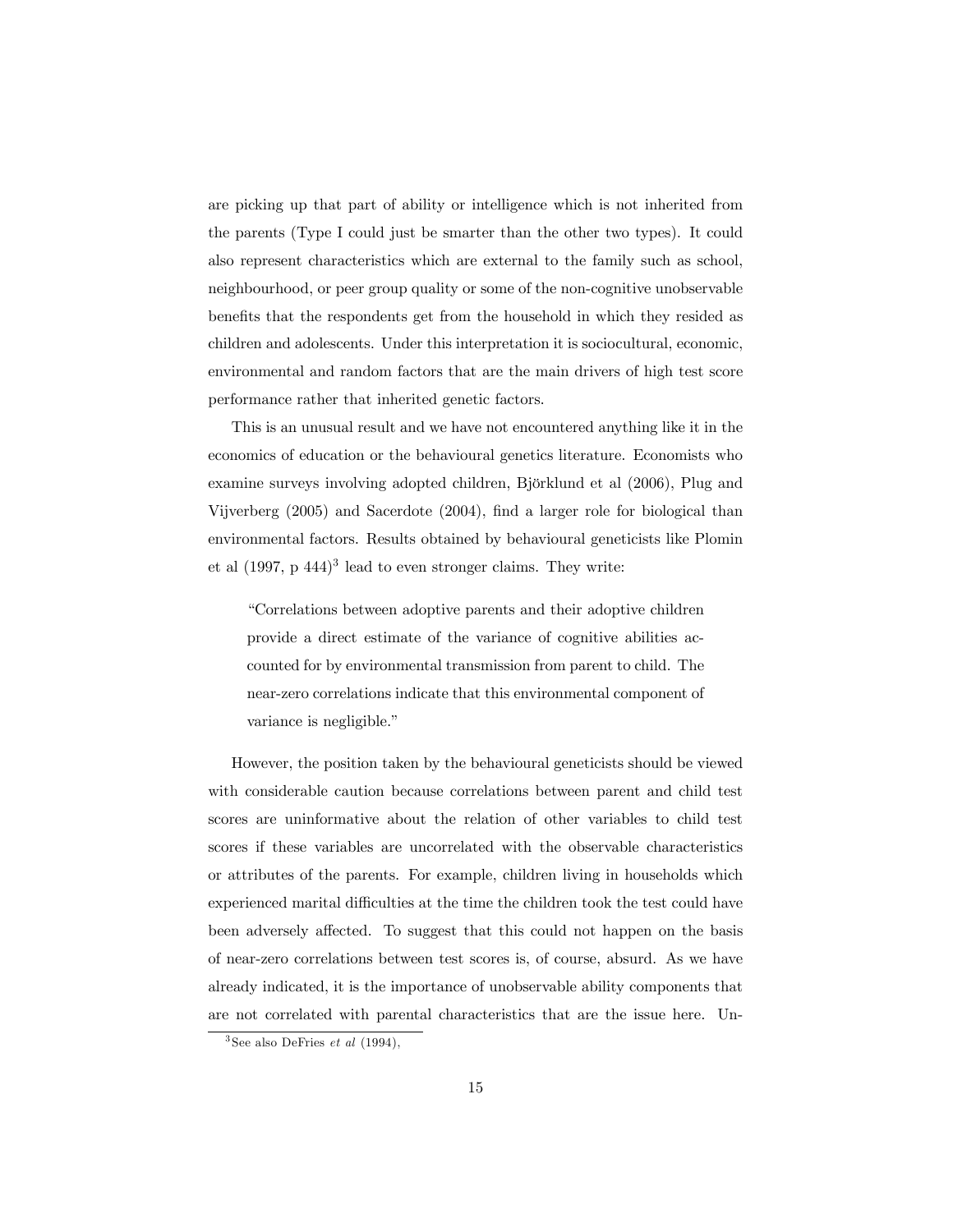fortunately, the literature referred to above is not very informative about our result.

The presence of zero test scores raises an interesting issue For us it is highly implausible to believe that a recorded score of zero actually reflects the ability of the respondent getting the zero since it is almost impossible to get all 150 answers wrong even if respondents had randomly selected the answers to the test score questions. $4$  Some other process must be at work here. We suspect that the respondents who obtained the zeros were simply unwilling to answer the questions and handed in blank questionnaires. Why they should do this is not clear. There is considerable amount of effort required to get good results on these tests and perhaps not everyone felt obliged to provide that. Refusing to make any effort at all is extreme but the problem of incentives is one which should be considered not just for the zeros but for all of the respondents. In this case the respondents were selected to participate in a research project. They were not asked whether they were willing to participate and nothing depended on their test score results so they had no incentive to produce their best possible results.

Of course, perceived benefits and costs are not the only things that matter in determining how much effort should put into answering test score questions. Attitudes and class-room culture are also important and these may explain why liking school<sup>5</sup> and the quality of the class were among the more important regressors in all of the models. It could be argued that not liking school is just a way that low ability individuals rationalize their failings. This is not likely to be the case, however, because even amongst the zeros a large majority of the respondents said that they liked school. It is quite reasonable to find that

<sup>4</sup>The impact of test scores on attainments is analyzed in a companion paper McIntosh and Munk (2007). In that paper we showed that test score performance was an important variable in the explanation of attainments. This is not surprising since this is what many other researchers have found. Subsequently, we found that the dummy variable indicating a zero test score was significantly positively associated with higher attainments! Individuals who get zero test scores may be rebellious, possible bored with school, but they are not stupid.

<sup>5</sup>Other researches have found that attitudes towards school affect test scores. This result was first noted in Coleman *et al* (1966) but has been confirmed in a number of papers since then.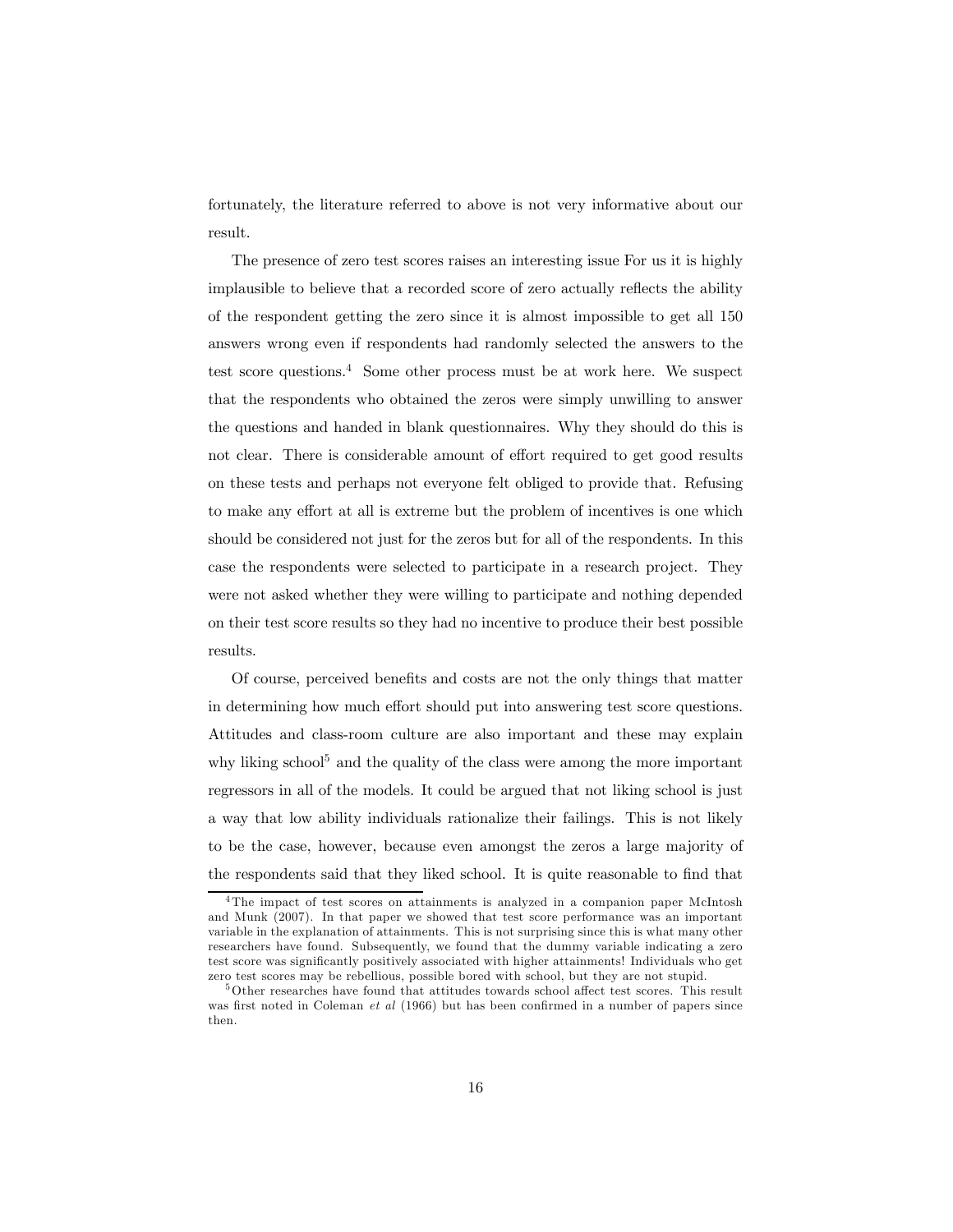students who like school do better at it and produce better test scores than those who do not. But liking school is not the same thing as being smart.

It is even harder to associate the class quality variable with any measure of innate ability. Most Danish parents of high ability children could not arrange for their children to be in classes where most of the other children in the class were also high ability either by switching schools or by getting a class change for their child. The significance of this variable is not the result of a selection process in which class ability and individual ability are synonymous. Peer effects matter because fourteen year olds like to conform and if the norm is high educational achievement then individuals in the class will perform closer to their potential than would be the case if the reverse were true.

We are not the only researchers to find variables like these that play an important role in explaining test score variation. Zavodny (2005) found significant correlations between standardized test score performance and hours of television watched in most of her model specifications. Feinstein and Symons (1999: 309) obtain a large and highly significant coefficient for their peer group variable. Segal (2005: 21) finds that the relation between  $8<sup>th</sup>$  grade misbehaviour and test score performance is of the same order of magnitude as that between family background variables and test scores. Heckman and Rubenstein (2001: 148) find that previous involvement in illicit activities is correlated with test score performance with the direction of the effect being determined by the subgroup being considered. Finally, Lipscomb (2007) found that participation in school sponsored clubs and sports activity increased math and science test scores.

Individuals who have high levels of latent ability - individuals who are 'smart'- will do well on test scores if they are not disaffected, are disciplined and highly motivated and have acquired the skills to deal with the abstraction involved with testing procedures. In the context our test score production model these individuals have above average amounts of human capital as well as a desire to do well. Likewise, individuals with no latent ability will do poorly. But very smart individuals may do poorly because they are not interested, have behavioural problems, come from families or attend schools where the culture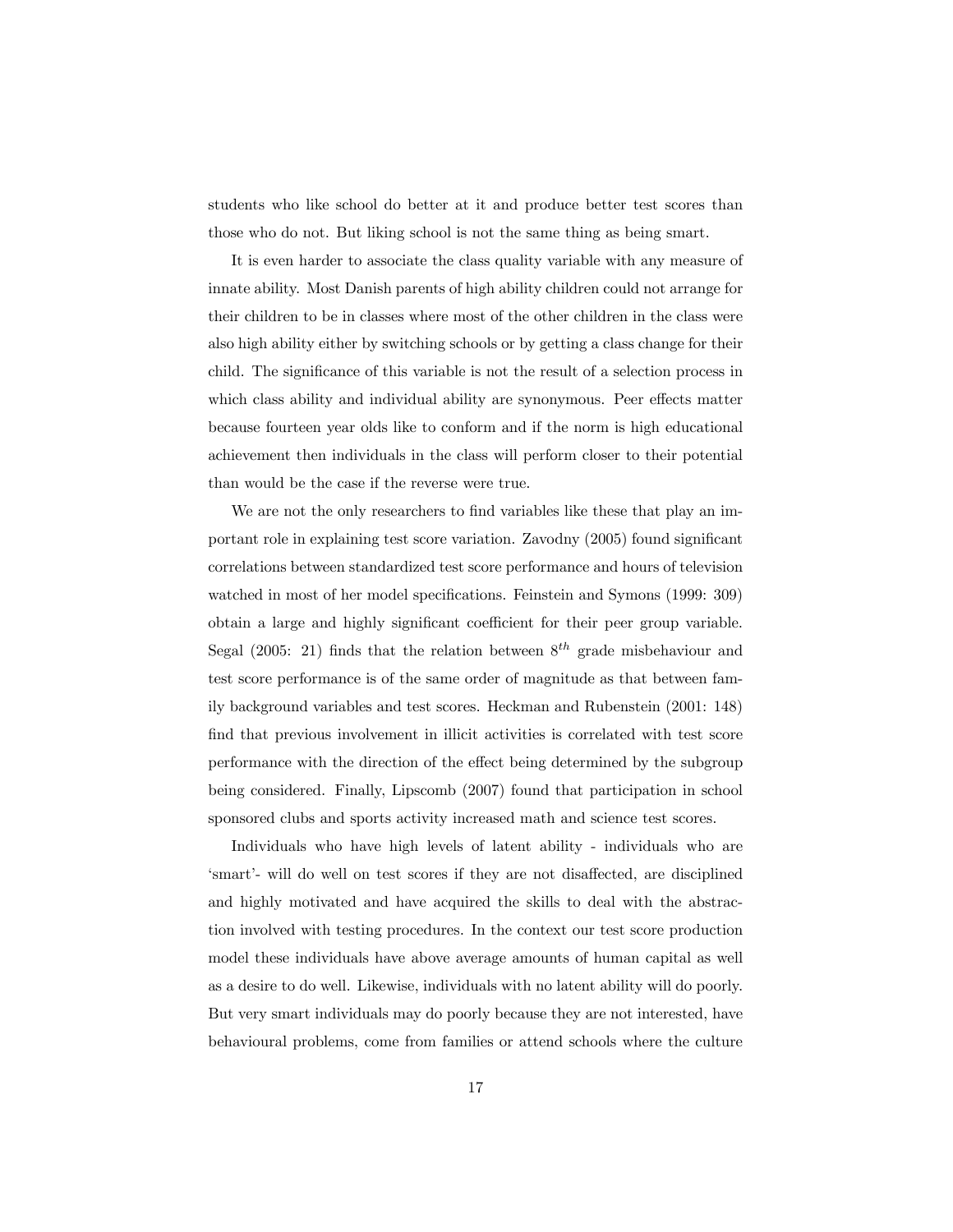places a low value on learning and ability, or for one reason or another have never learned to apply their abilities to abstract problem solving. Because of this it the smartest person in the class may not get the highest test score result.

It is clear from our results and from what others have found that intelligence tests do not measure intelligence or 'fundamental cognitive ability' but a very large number of attributes which are inherited, acquired from, or imposed on by the individual's family, school, or social environment and are, thus, a broad measure of the individual's human capital. Earlier studies like those of Korenman and Winship (2000) focused on the potential importance of socioeconomic variables that affected the individual when he or she was a child. To this list we add cultural variables, in line with Fryer and Levitt (2004), attitude and school quality variables and suggest that the accuracy of test score data may be compromised by incentive compatibility problems. As more research is done the list of variables which affect test scores continues to grow. Where it will end and exactly what role 'fundamental cognitive ability' will play in their determination remains to be seen.

## 6 Acknowledgment

The authors wish to thank John Geweke for insightful comments on an earlier version as well as the participants of the session on the economics of education at the meetings of The European Economic Association in Vienna in August 2006.

## References

- [1] Albernaz, Angela; Ferreira, Francisco H. G.; Franco, Creso (2002). "Qualidade e equidade no ensino fundamental brasileiro". (With English summary.) Pesquisa e Planejamento Economico 32: 453-76.
- [2] Arrow, Kenneth, Bowles, Samuel; and Durlauf, Steven (2000). Meritocracy and Economic Inequality. Princeton, N.J.: Princeton University Press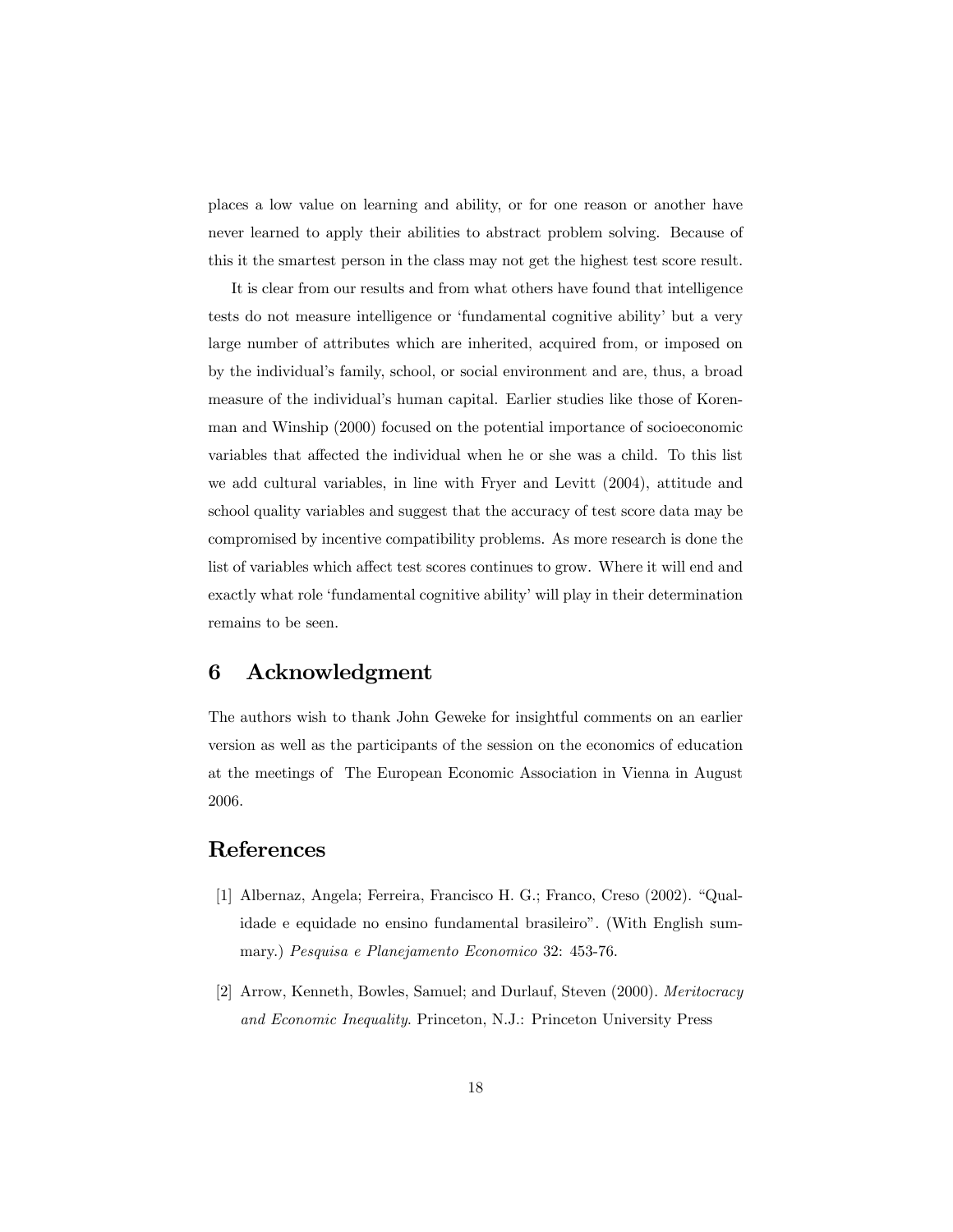- [3] Ben Porath, Y (1967). "The Production of Human Capital and the Life Cycle of Earnings" Journal of Political Economy 75: 352-365.
- [4] Björklund, Anders, Lindahl, Mikael and Plug, Erik (2006). "The Origins of Intergenerational Associations: Lessons from Swedish Adoption Data", Quarterly Journal of Economics 121, 999-1028.
- [5] Brody, Nathan (1992) Intelligence 2nd ed. Academic Press, San Diego, CA.
- [6] Coleman, James S., Campbell, E.Q., Hodgson, C.J., Mood, J., Weinfield, F.J. and York, R.L. (1966). Equality of Educational Opportunity US. Government Printing Office, Washington D.C.
- [7] Daniels, M., Devlin, Bernie and Roeder, Kathryn (1997). "Of Genes and IQ". Ch. 3 in Devlin et al (1997).
- [8] Deb, Partha and Trivedi, Pravin K. (1997). Demand for Medical Case by the Elderly: a Finite Mixture Approach. Journal of Applied Econometrics 12: 313-336.
- [9] DeFries, John C., Plomin, Robert and Fulker, David W. (1994). Nature and Nurture During Middel Childhood. Blackwell Press, Oxford UK.
- [10] Devlin, Bernie, Feinberg, Stephen E., Resnick, Daniel P. and Roeder, Kathryn (1997). Intelligence, Genes, and Success: Scientists Respond to The Bell Curve. Copernicus Books.
- [11] Eckland, Bruce K. (1979). Genetic Variance in the SES-IQ Correlation. Sociology of Education 52, No. 3.: 191-196.
- [12] Feinstein, Leon and Symons, James (1999). Attainment in secondary school. Oxford Economic Papers 51: 300-321.
- [13] Fryer, Roland and Levitt, Steven D. (2004). "Understanding the Black-White Test Score Gap in the First Two Years of School" Review of Economics and Statistics 86: 447-464.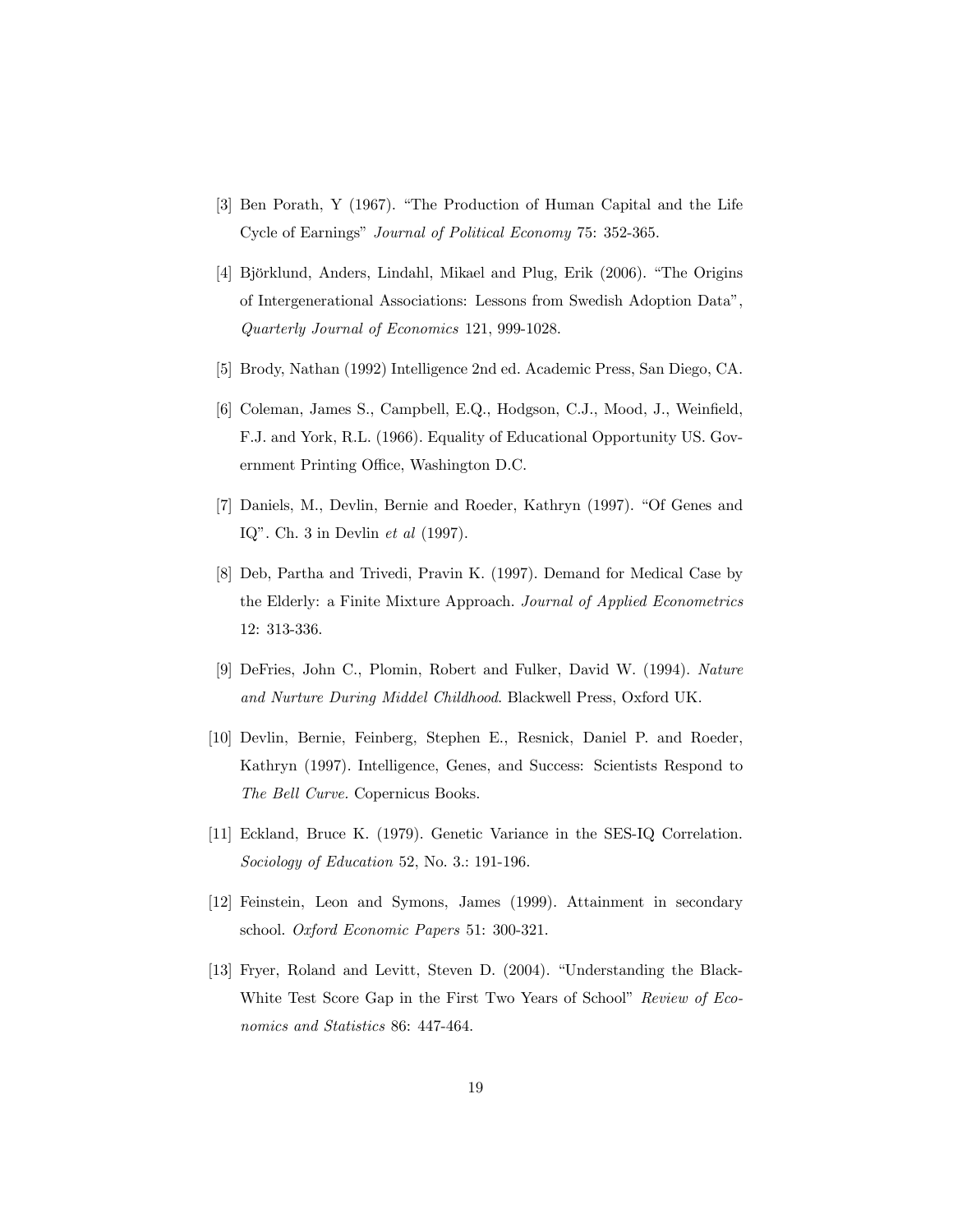- [14] Gordon, Margaret T. (1976). A Different View of the IQ-Achievement Gap. Sociology of Education 49, No. 1: 4-11.
- [15] Greene, William H. (2003). Econometric Analysis, Prentice Hall, fifth edition.
- [16] Hansen, Erik J. (1995). En generation blev voksen, report 95: 8 (English summary 1996) The Danish National Institute of Social Research, Copenhagen
- [17] Hansen, Karsten T., Heckman, James J., and Mullen, Kathleen J. (2004). "The Effect of Schooling and Ability on Achievement Test Scores" Journal of Econometrics 121: 39-98.
- [18] Herrnstein, Richard and Murray, Charles (1994). The Bell Curve. New York: Free Press.
- [19] Heckman, James J. and Singer, B. (1984). A Method for Minimizing the Impact of Distributional Assumptions in Econometric Models for Duration Data. Econometrica 52: 271-320
- [20] Heckman, James J. and Rubenstein, Yona (2001). The Importance of Non-Cognitive Skills: Lessons from the GED Testing Program" Papers and Proceedings, American Economic Review. 91: 145-149.
- [21] Hunt, Earl J. (1997). "The Concept of Utility of Intelligence". Ch. 7 in Devlin et al (1997).
- [22] Jencks, C., Smith, M., Acland, M., Bane, M. Cohen, D., Gintis, H., Heyns, B. and Michelson, S. (1972). Inequality: A Reassessment of the Effect of Family and Schooling in America. New York: Basic Books.
- [23] Korenman, Sanders and Winship, Christopher (2000). A Re-analysis of The Bell Curve: Intelligence, Family Background, and Schooling, In: Arrow, KJ, Bowles, S, Durlauf, S (eds) Meritocracy and Economic Inequality Princeton University Press, Princeton, 137-178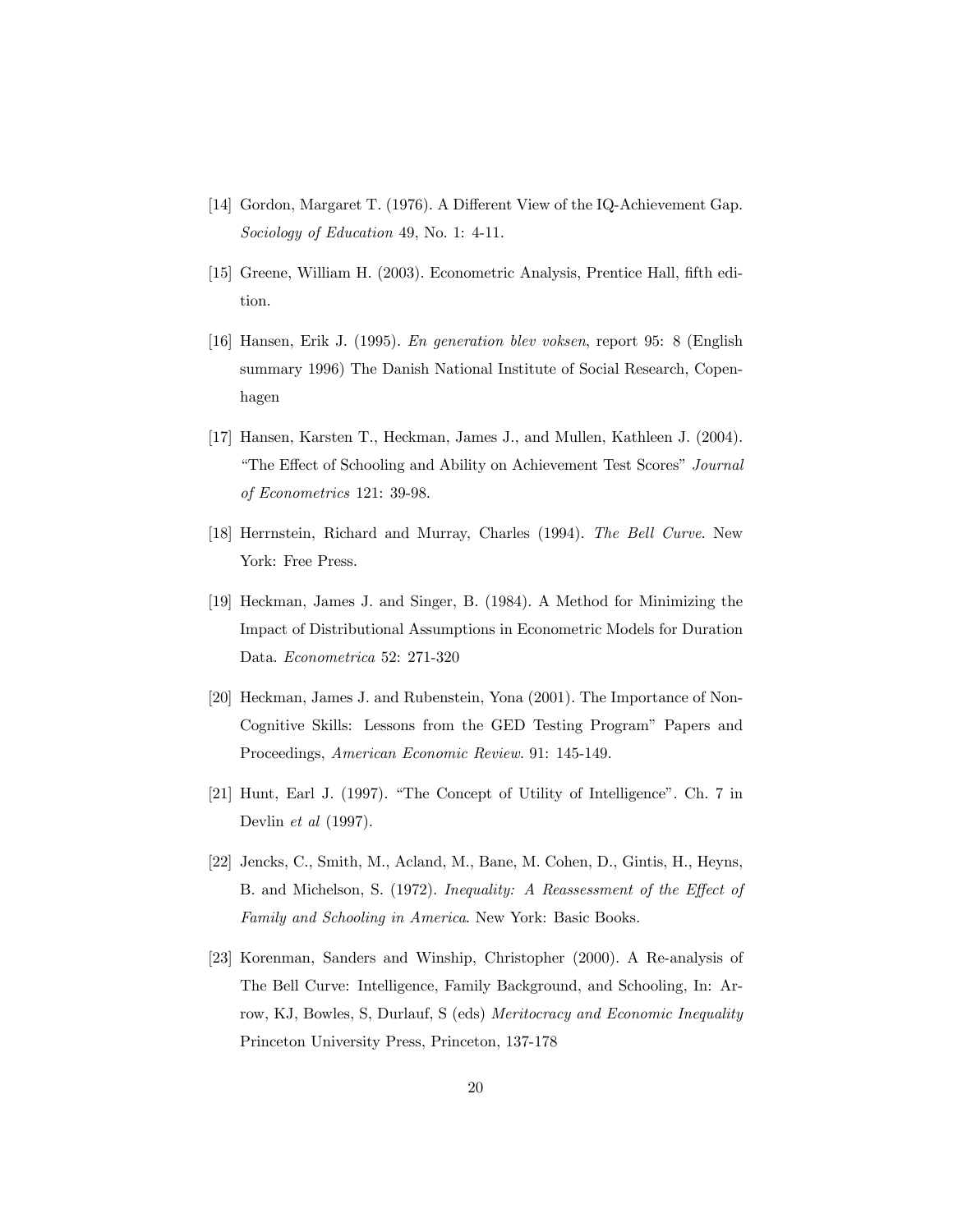- [24] Lambert, D. (1992). "Zero inflated Poisson regressions, with an application to defects in manufacturing." Technometrics 34: 1-14.
- [25] Marais, M. Laurentius and Wecker, William E. (1998). Correcting for Omitted-Variables and Measurement-Error Bias in Regression with an Application to the Effect of Lead on IQ. Journal of the American Statistical Association 93, iss. 442: 494-505.
- [26] Lipscomb, Stephen (2007). "Secondary School Extracurricular Involvement and Academic Achievement: A fixed Effects Approach" Economics of Education Review, 26, 463-472.
- [27] McIntosh, James and Munk, Martin D. (2007). Scholastic Ability vs. Family Background in Educational Success: Evidence form Danish Sample Survey Data, Journal of Population Economics, 20.
- [28] Mullahey, J. (1986). "Specification and Testing Some Modified Count data Models. Journal of Econometrics 33: 341-365.
- [29] Neal, Derek A. and Johnson, William R. (1996). "The Role of Pre-Market Factors in Black-White Wage Differences" Journal of Political Economy 104: 869-895.
- [30] Peters, H. Elizabeth and Mullis, Natalie C. (1997). "The Role of Family Income and Sources of Income in Adolescent Achievement", Pp. 340-381 in Consequences of Growing Up Poor, edited by G.C. Duncan and Jean Brooks-Gunn, New Yor: Russel Sage Foundation.
- [31] Plomin, Robert, Fulker, David W., Corley, Robin and DeFries, John C. (1997). "Nature, Nurture, and Cognitive Development From 1 To 16 Years". Psychological Science 8: 442-447.
- [32] Plug, Erik and Vijverberg, Vim (2005). "Does Family Income Matter For Schooling Outcomes? Using Adoptees As a Natural Experiment." Economic Journal 115: 879-906.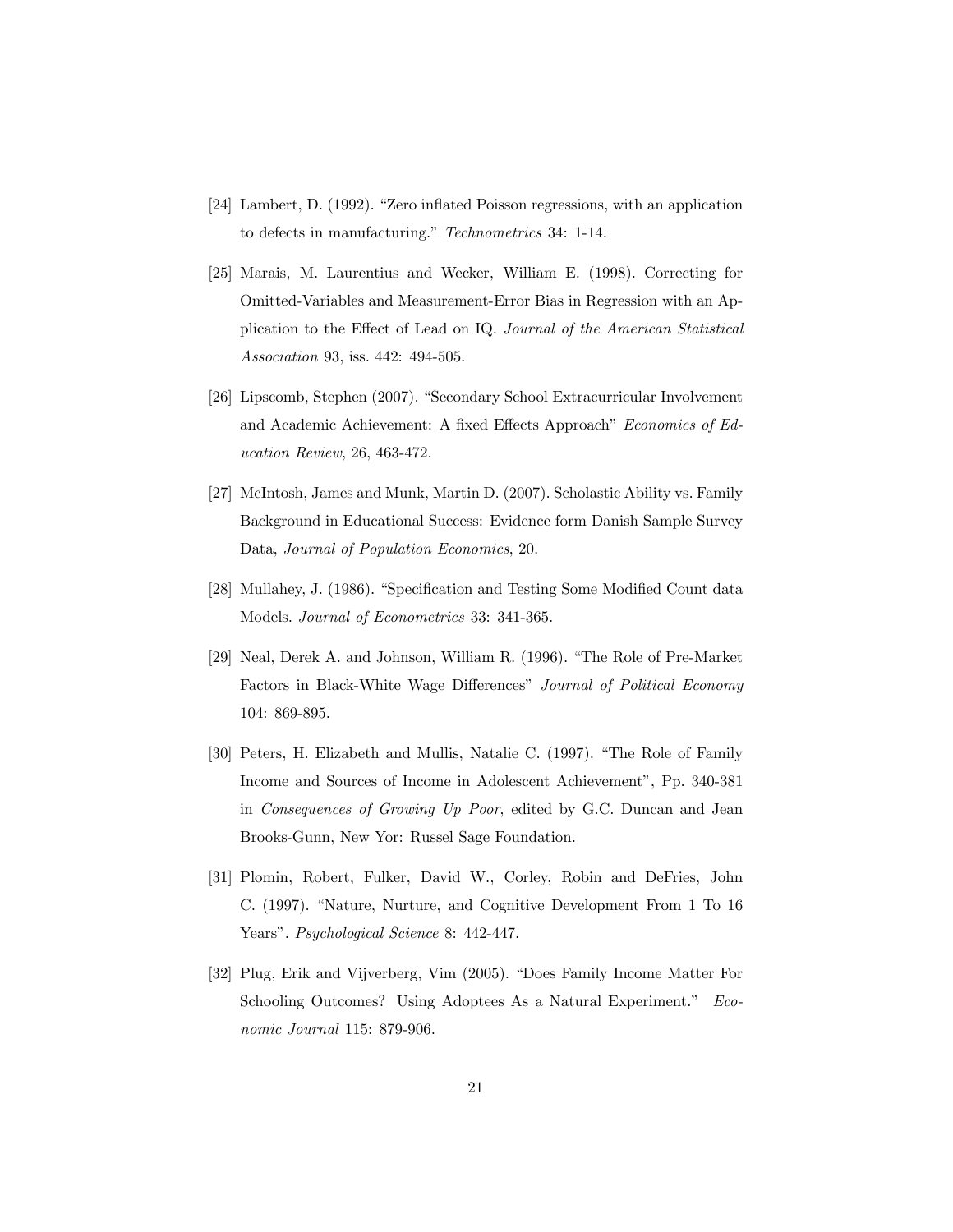- [33] Sacerdote, Bruce (2004). "What Happens When We Randomly Assign Children To Families?" Unpublished Manuscript, Dartmouth College.
- [34] Scarr, Sandra and Weinberg, Richard A. (1978), the influence of "family background" on intellectual attainment. American Sociological Review 43: 67-92.
- [35] Segal, Carmit (2005). Misbehavior, Education and Labor Market Outcomes" Unpublished manuscript, Stanford Economics Department.
- [36] Steelman, Lala Carr and Mercy, James A. (1983). Sex Differences in the Impact of the Number of Older and Younger Siblings on IQ Performance. Social Psychology Quarterly 46, No. 2.: 157-162.
- [37] Todd, Petra E. and Wolpin, Kenneth I. (2003). "On the Specification and Estimation of the Production Function for Cognitive Achievement" Economic Journal 113: F3-F33.
- [38] (2004) "The Production of Cognitive Achievement in Children: Home, School, and Racial Test Score Gaps" PIER Working Paper #04-019.
- [39] Greene, William H. (2003), Econometric Analysis, Prentice Hall, fifth edition.
- [40] Wedel, M., Desarbo, W.S., Bult, J.R. and Ramaswamy, V. (1993). "A Latent Class Poisson Regression Model for Heterogeneous Count Data" Journal of Applied Econometrics 8: 397-411.
- [41] Winship, Christopher and Korenman, Sanders (1997). "Does Staying in School Make You Smarter? The Effect Education on IQ in The Bell Curve". Ch. 10 in Devlin  $et \ al \ (1997)$
- [42] Zajonc, R. B. and Markus, G. B. (1975). Birth order and intellectual development. Psychological Review 82:74-88.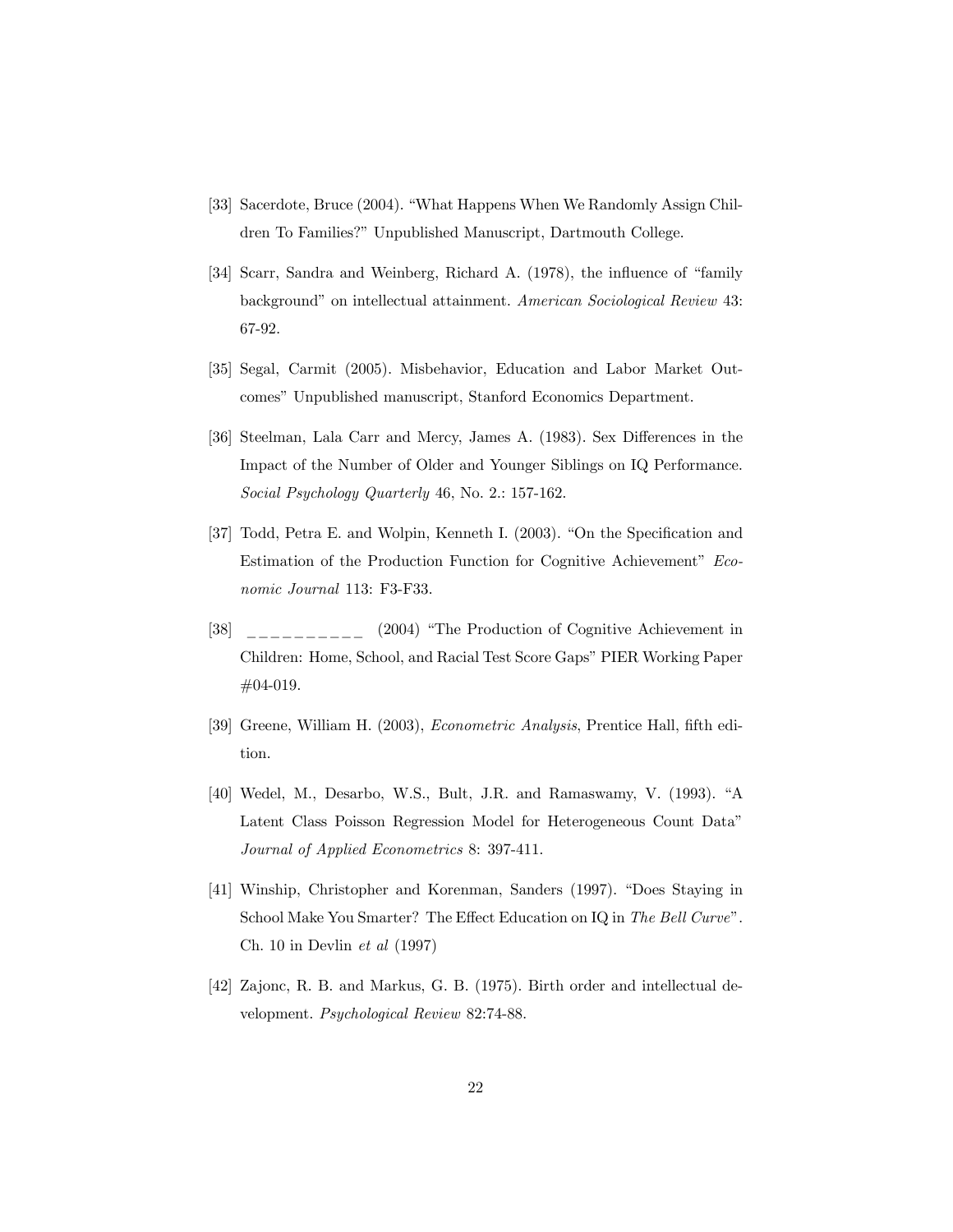[43] Zavodny, Madeline (2005). "Does Watching Television Rot Your Mind? Estimates of the Effect on Test Scores" Economics of Education Review, 25, 565-573.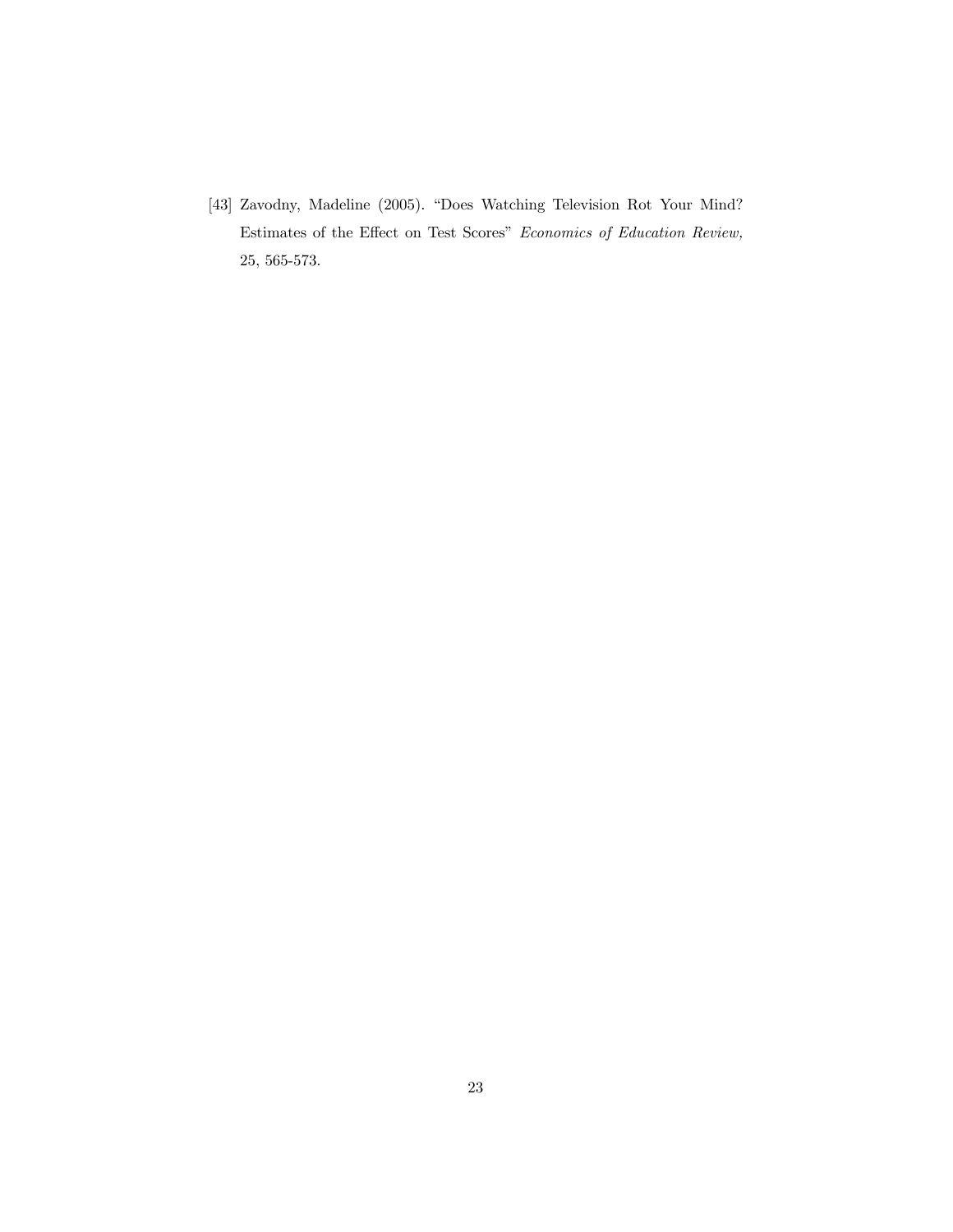## Tables

## TABLE 1

## Summary Statistics For The Inductive Reasoning Test Scores

## Summary Statistic Boys Girls

| Mean               | 21.78 | 21.85    |
|--------------------|-------|----------|
| Standard Deviation | 9.10  | 9.61     |
| Minimum            | 0     | $\theta$ |
| Maximum            | 39    | 40       |
| Percent Zero       | 3.4   | 4.0      |
| Quartile 1         | 24.2  | 25.4     |
| Quartile 2         | 21.4  | 20.6     |
| Quartile 3         | 24.3  | 25.4     |
| Quartile 4         | 30.1  | 28.5     |
| Sample Size        | 1557  | 1577     |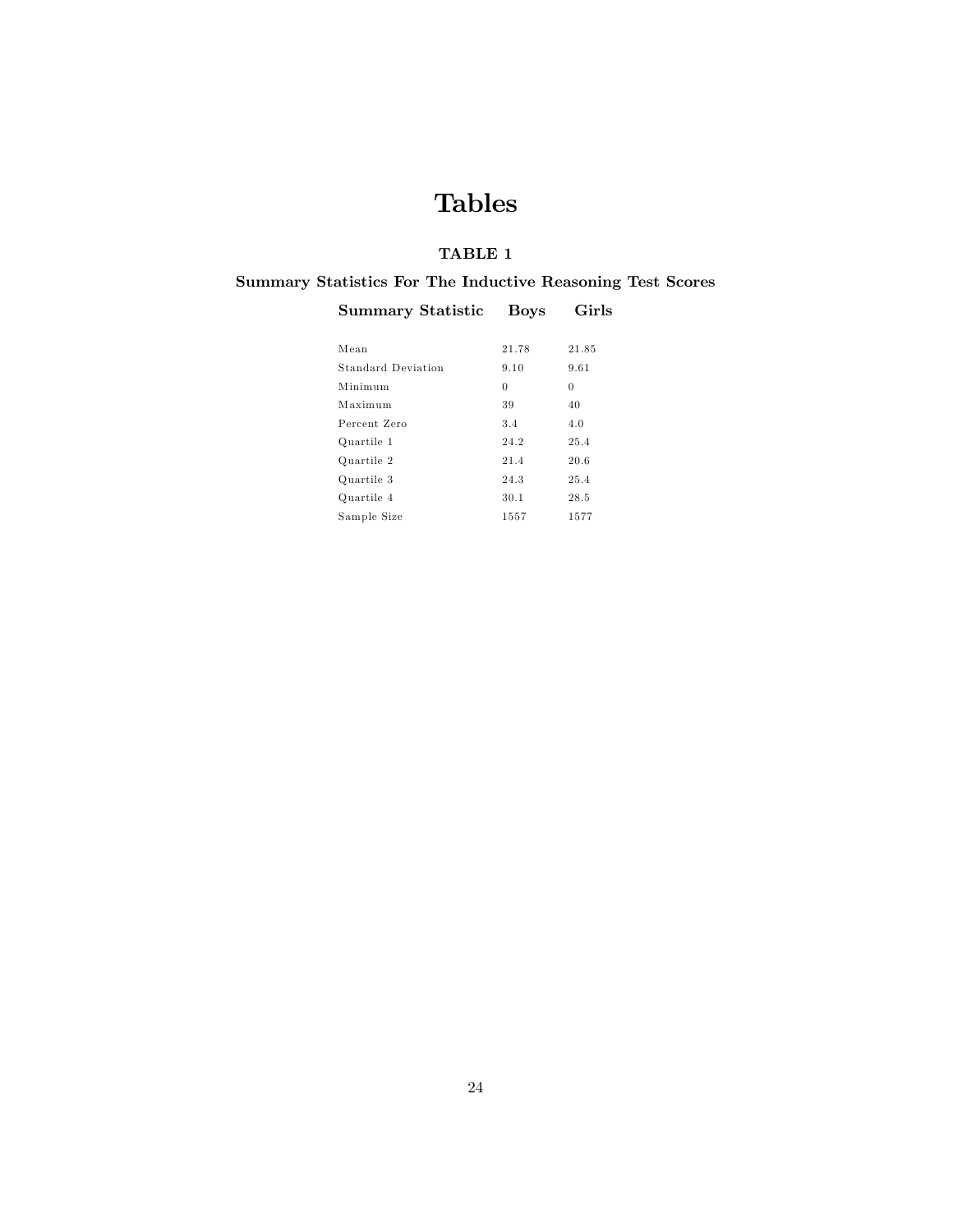## Variable Means and (Standard Deviations)

| Variable                              |       | Boys    | Girls |         |
|---------------------------------------|-------|---------|-------|---------|
| <b>School Variables</b>               |       |         |       |         |
| Likes school                          | 0.39  | (0.47)  | 0.52  | (0.50)  |
| Indifferent to school                 | 0.52  | (0.49)  | 0.30  | (0.48)  |
| Dislikes school                       | 0.09  | (0.29)  | 0.18  | (0.38)  |
| School class quality                  | 0.36  | (0.48)  | 0.33  | (0.47)  |
| Household Variables                   |       |         |       |         |
| Income                                | 30.36 | (16.88) | 30.75 | (16.80) |
| Mother home                           | 0.37  | (0.48)  | 0.37  | (0.48)  |
| Financial problems                    | 0.25  | (0.43)  | 0.20  | (0.40)  |
| Broken home                           | 0.13  | (0.34)  | 0.11  | (0.31)  |
| Number of siblings                    | 2.13  | (1.50)  | 2.05  | (0.03)  |
| Urban                                 | 0.24  | (0.43)  | 0.25  | (0.43)  |
| Father's Occupation                   |       |         |       |         |
| Skilled white and blue collar workers | 0.29  | (0.33)  | 0.29  | (0.46)  |
| Professional and managerial           | 0.49  | (0.42)  | 0.46  | (0.50)  |
| Unskilled                             | 0.22  | (0.15)  | 0.25  | (0.41)  |
| Parents' Education                    |       |         |       |         |
| Father's education                    | 0.63  | (0.49)  | 0.60  | (0.49)  |
| Mother's education                    | 0.79  | (0.49)  | 0.78  | (0.49)  |

#### TABLE 3

#### Model Selection Criteria

| Number of            | Number of  | <b>Boys</b> | Girls       |
|----------------------|------------|-------------|-------------|
| <b>Distributions</b> | Parameters |             |             |
|                      |            | ln(L)       | ln(L)       |
|                      | 1          | $-7353.401$ | $-7880.467$ |
|                      | 14         | $-6960.736$ | $-7575.201$ |
| $\overline{2}$       | 29         | $-5767.951$ | $-5982.312$ |
| -3                   | 44         | $-5446.275$ | $-5587.507$ |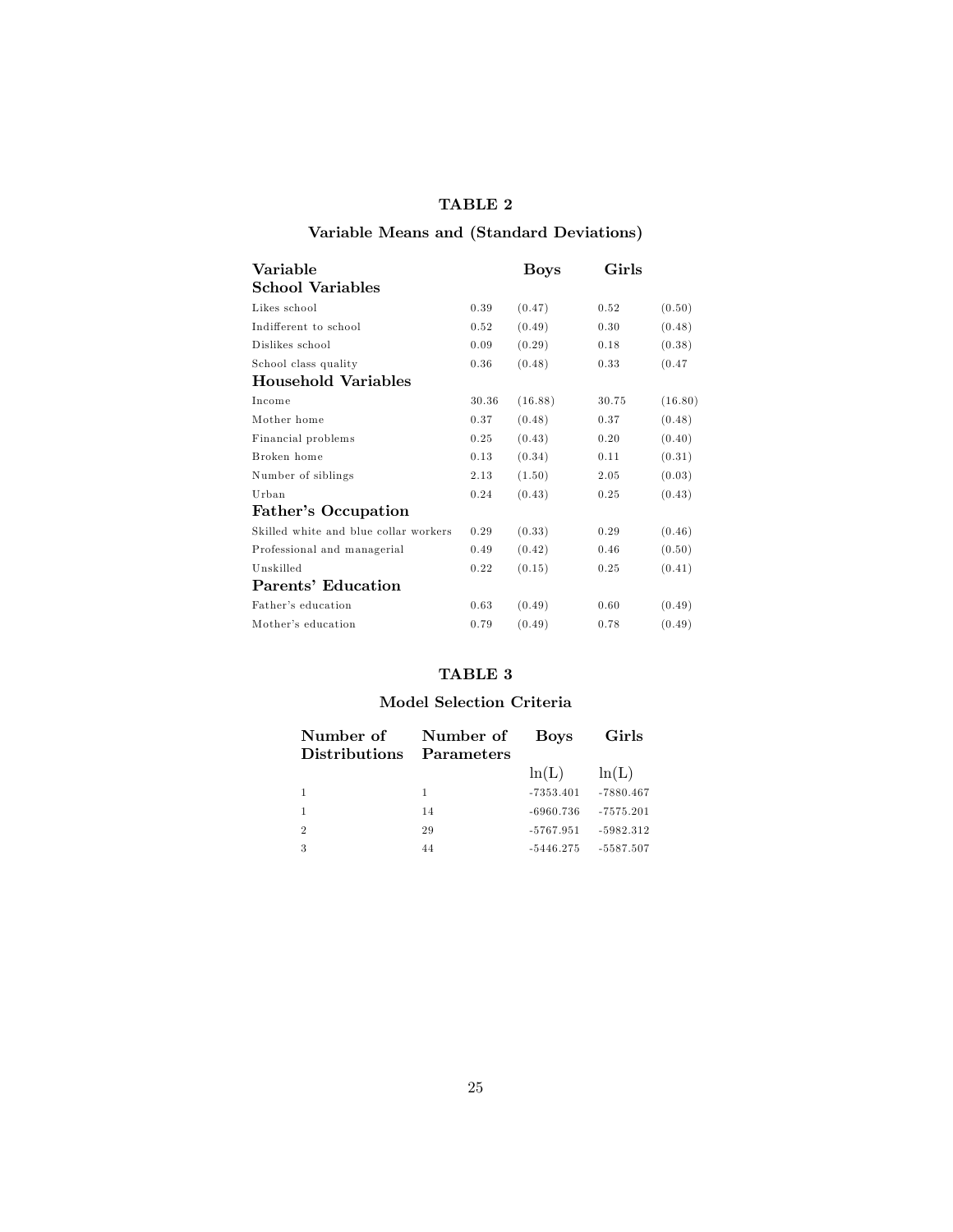#### Mixed Maximum Likelihood Parameter Estimates

## For The Inductive Reasoning Test Score By Type For Boys.

|                             | Type I                    | Type II             | Type III                  | Unmixed              |
|-----------------------------|---------------------------|---------------------|---------------------------|----------------------|
| Household variables         |                           |                     |                           |                      |
| Constant term               | $3.270**$ (0.028)         | $2.673**$ (0.053)   | $1.404**$ (0.394)         | $3.062**$ (0.010)    |
| Family income               | $0.022^{\dagger}$ (0.013) | $-0.024(0.027)$     | $-1.225**$ (0.284)        | $0.017**$ (0.006)    |
| Mother home                 | 0.001(0.017)              | $0.083**$ (0.032)   | $1.076**$ (0.345)         | $0.019**$ (0.007)    |
| Financial problems          | $0.031^{\dagger}$ (0.019) | $0.102**$ (0.035)   | $2.239**$ (0.367)         | $0.046**$ (0.008)    |
| Broken home                 | 0.002(0.023)              | 0.053(0.043)        | $0.980**$ (0.353)         | $0.005$ $(0.009)$    |
| Number of siblings          | $-0.013**$ (0.004)        | $-0.041**$ (0.009)  | $-1.033*$ (0.463)         | $-0.047**$ $(0.001)$ |
| Urban                       | $-0.009(0.019)$           | 0.026(0.039)        | $-0.195(0.345)$           | $-0.032**$ (0.008)   |
| <b>School Variables</b>     |                           |                     |                           |                      |
| Likes School                | 0.009(0.016)              | $0.080**$ (0.030)   | $1.368**$ (0.308)         | $0.028**$ (0.007)    |
| Dislikes School             | $-0.125**$ (0.028)        | $-0.158**$ (0.056)  | $-0.130**$ (0.033)        | $-0.188**$ $(0.011)$ |
| Teacher's evaluation        | $0.056**$ (0.015)         | $0.077**$ (0.028)   | $-1.033*$ (0.463)         | $0.085**$ (0.006)    |
| Father's occupation         |                           |                     |                           |                      |
| Managerial                  | $0.044**$ $(0.021)$       | $0.211**$ $(0.040)$ | 0.522(0.356)              | $0.128**$ (0.008)    |
| Skilled                     | $-0.051*$ (0.024)         | $-0.039(0.044)$     | $-2.625**$ $(0.611)$      | $-0.040**$ (0.009)   |
| Parents'education           |                           |                     |                           |                      |
| Father's education          | 0.012(0.017)              | $0.071*$ (0.033)    | $0.586^{\dagger}$ (0.347) | $0.027**$ (0.007)    |
| Mother's education          | $0.053**$ (0.022)         | $0.053**$ $(0.041)$ | $-0.547(0.372)$           | $0.057**$ (0.008)    |
| <b>Type Characteristics</b> |                           |                     |                           |                      |
| Probability of type         | $0.606**$ (0.018)         | $0.343**$ (0.018)   | $0.051**$ (0.006)         |                      |
| Conditional probability     | 0.000                     | 0.035               | 0.964                     |                      |
| Predicted mean              | 27.108 (2.117)            | 14.946 (2.794)      | 3.002(9.819)              | 21.777 (3.283)       |

†, ∗, and ∗∗ indicate significant at the 10, 5, and 1 percent levels, respectively.

Standard errors are in round brackets.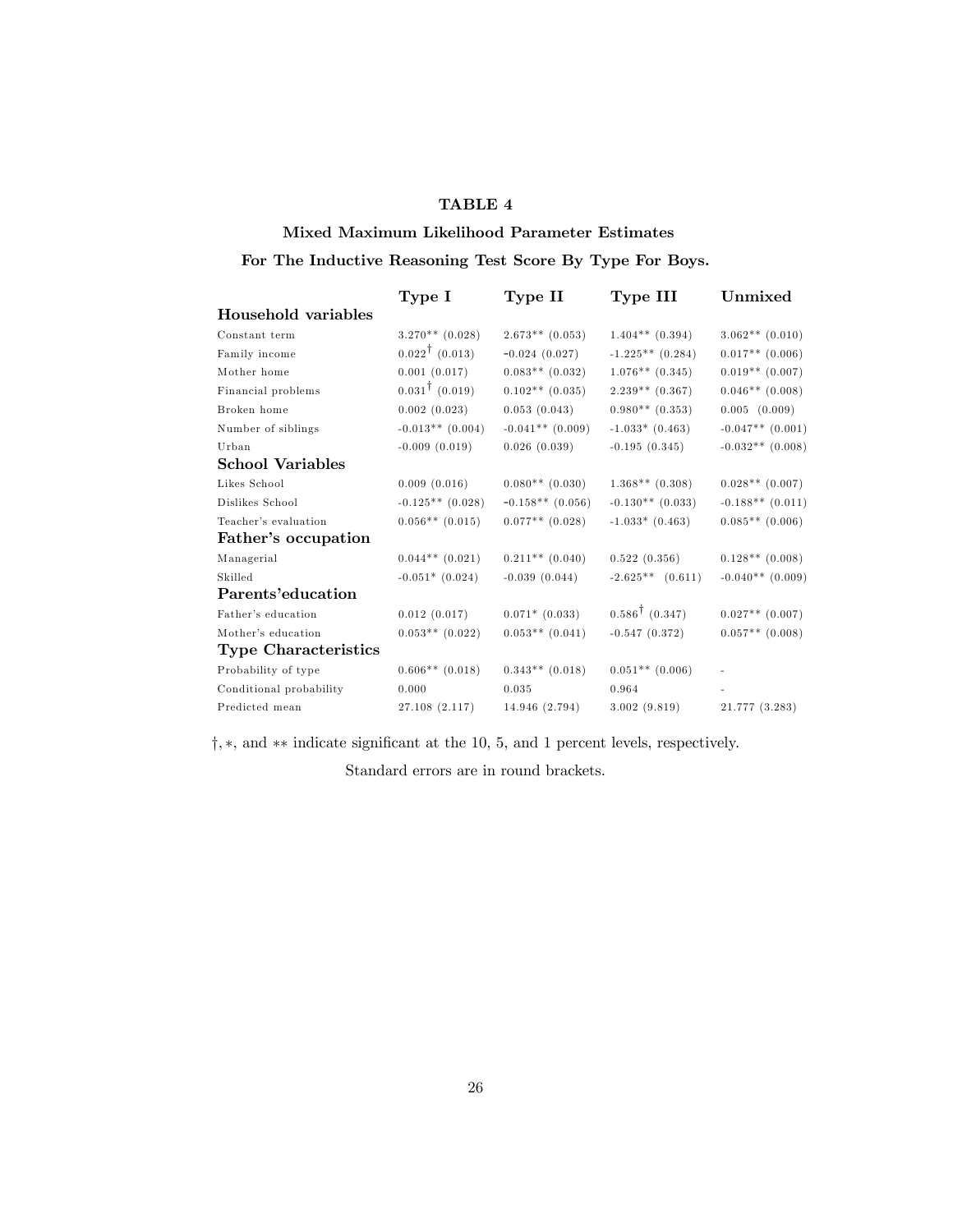#### Mixed Maximum Likelihood Parameter Estimates

## For The Inductive Reasoning Test Score By Type For Girls.

|                         | Type I                     | Type II                                          | Type III                 | Unmixed                   |
|-------------------------|----------------------------|--------------------------------------------------|--------------------------|---------------------------|
| Household variables     |                            |                                                  |                          |                           |
| Constant term           | $3.274**$ (0.026)          | $2.552**$ (0.051)                                | $2.864.**(0.204)$        | $3.075**$ (0.009)         |
| Family income           | 0.019(0.015)               | 0.033(0.097)                                     | $-0.288*$ $(0.121)$      | 0.008(0.005)              |
| Mother home             | 0.013(0.018)               | 0.037(0.032)                                     | $0.498**$ (0.143)        | $0.028**$ (0.006)         |
| Financial problems      | $0.027^{\dagger}$ (0.017)  | $0.064 \begin{pmatrix} 1 \\ 0.039 \end{pmatrix}$ | $0.750**$ (0.180)        | $0.012^{\dagger}$ (0.008) |
| Broken home             | $-0.040^{\dagger}$ (0.024) | 0.053(0.043)                                     | $-3.549**$ (0.869)       | $-0.036**$ (0.024)        |
| Number of siblings      | $-0.008*(0.004)$           | $-0.099*$ $(0.045)$                              | $-0.575**$ (0.047)       | $-0.038**$ (0.001)        |
| Urban                   | $-0.0162(0.019)$           | $-0.044(0.035)$                                  | $-0.388*$ (0.180)        | $-0.007(0.007)$           |
| <b>School Variables</b> |                            |                                                  |                          |                           |
| Likes School            | 0.027(0.017)               | $0.003**$ (0.032)                                | Ť<br>$-0.279$<br>(0.151) | 0.005(0.006)              |
| Dislikes School         | $-0.088**$ (0.021)         | $-0.144**$ $(0.041)$                             | $-1.845**$ (0.235)       | $-0.125**$ (0.008)        |
| Teacher's evaluation    | $0.064**$ (0.016)          | $0.124**$ $(0.031)$                              | $1.074**$ (0.161)        | $0.104**$ (0.006)         |
| Father's occupation     |                            |                                                  |                          |                           |
| Managerial              | $0.086**$ (0.022)          | $0.211**$ $(0.040)$                              | 0.171(0.195)             | $0.120**$ (0.008)         |
| Skilled                 | 0.003(0.024)               | 0.067(0.045)                                     | $-1.286**$ (0.252)       | $-0.010(0.009)$           |
| Parents' education      |                            |                                                  |                          |                           |
| Father's education      | 0.022(0.017)               | $0.079*$ $(0.034)$                               | $-0.513**$ (0.182)       | $0.057**$ (0.006)         |
| Mother's education      | 0.019(0.021)               | 0.041(0.040)                                     | $-1.054**$ (0.199)       | $-0.009(0.007)$           |
| Type characteristics    |                            |                                                  |                          |                           |
| Probability of type     | $0.576**$ (0.018)          | $0.343**$ (0.017)                                | $0.080**$ (0.008)        |                           |
| Conditional probability | 0.000                      | 0.061                                            | 0.939                    |                           |
| Predicted mean score    | 28.045(2.246)              | 15.220(2.485)                                    | 4.260(6.852)             | 21.851 (2.897)            |

†, ∗, and ∗∗ indicate significant at the 10, 5, and 1 percent levels, respectively.

Standard errors are in round brackets.